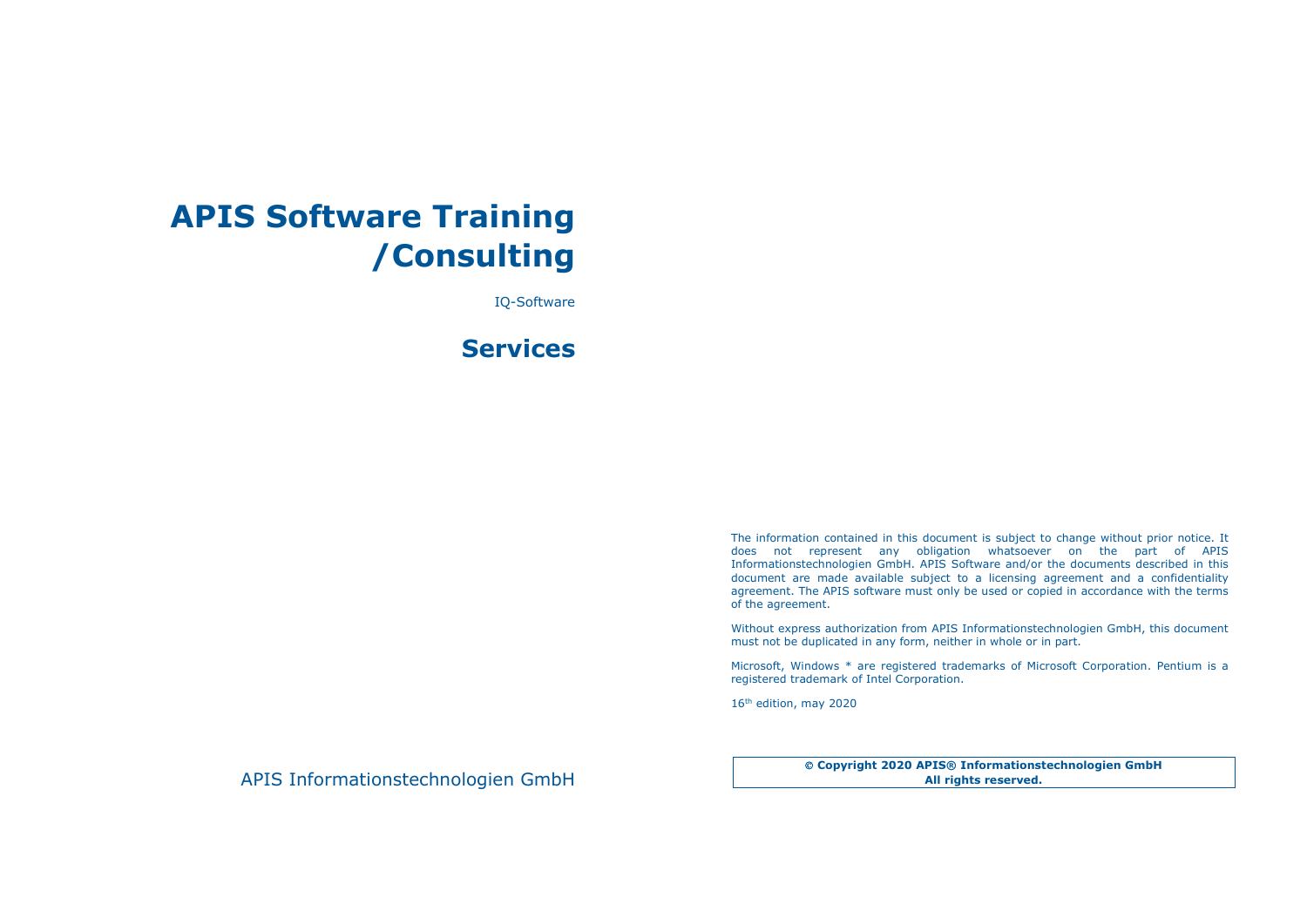### **Contents**

| <b>Introduction</b>                                                          | 1  |
|------------------------------------------------------------------------------|----|
| <b>TR01 FMEA Methodology</b>                                                 | 3  |
| <b>TR02 Basic training</b>                                                   | 5  |
| <b>TR03 Two-in-One</b>                                                       | 7  |
| <b>TR04 PFD/CP Workshop</b>                                                  | 11 |
| <b>TR05 DRBFM Workshop</b>                                                   | 13 |
| TR06.1 ISO 26262 - Introduction to the hardware<br>safety analysis (FMEDA)   | 15 |
| TR06.2 ISO 26262 - Hardware safety analysis (FMEDA)<br>using the IQ-Software | 19 |
| <b>TR07 CARM Server</b>                                                      | 23 |
| <b>TR08 Facilitator workshop</b>                                             | 25 |
| <b>TR09 Expert workshop</b>                                                  | 29 |
| <b>TR10 Workshop - documentation and presentation</b>                        | 33 |
| <b>TR11 Workshop - variants and reusing concepts</b>                         | 35 |
| <b>TR12 Consolidation</b>                                                    | 37 |
| <b>TR13 Update training</b>                                                  | 39 |
| <b>TR14 Mechatronics FMEA</b>                                                | 41 |
| <b>TR15 Filter workshop</b>                                                  | 45 |
| <b>TR16 Logistics FMEA</b>                                                   | 47 |
| <b>Moderation Services</b>                                                   | 49 |
| <b>Coaching</b>                                                              | 53 |
| <b>Contact</b>                                                               | 55 |
| <b>General Terms of Business</b>                                             | 56 |
| <b>REGISTRATION</b>                                                          | 57 |

\* TR01 & TR02 are offered in combination as compact training course TR03 "Two-in-One".



#### **We were for our customers among other things already in:**

| Austria               | Italy              | Romania         |
|-----------------------|--------------------|-----------------|
| <b>Belgium</b>        | Japan              | <b>Slovakia</b> |
| <b>Brazil</b>         | Korea              | Slovenia        |
| <b>Bulgaria</b>       | Liechtenstein      | South Africa    |
| Canada                | Luxembourg         | <b>Spain</b>    |
| China                 | <b>Malaysia</b>    | Sweden          |
| <b>Czech Republic</b> | Marocco            | Switzerland     |
| <b>Finland</b>        | <b>Mexico</b>      | Taiwan          |
| France                | <b>Netherlands</b> | <b>Tunisia</b>  |
| Germany               | <b>Norway</b>      | <b>Turkey</b>   |
| <b>Hungary</b>        | Philippines        | UK              |
| India                 | Poland             | <b>USA</b>      |
| <b>Ireland</b>        | Portugal           |                 |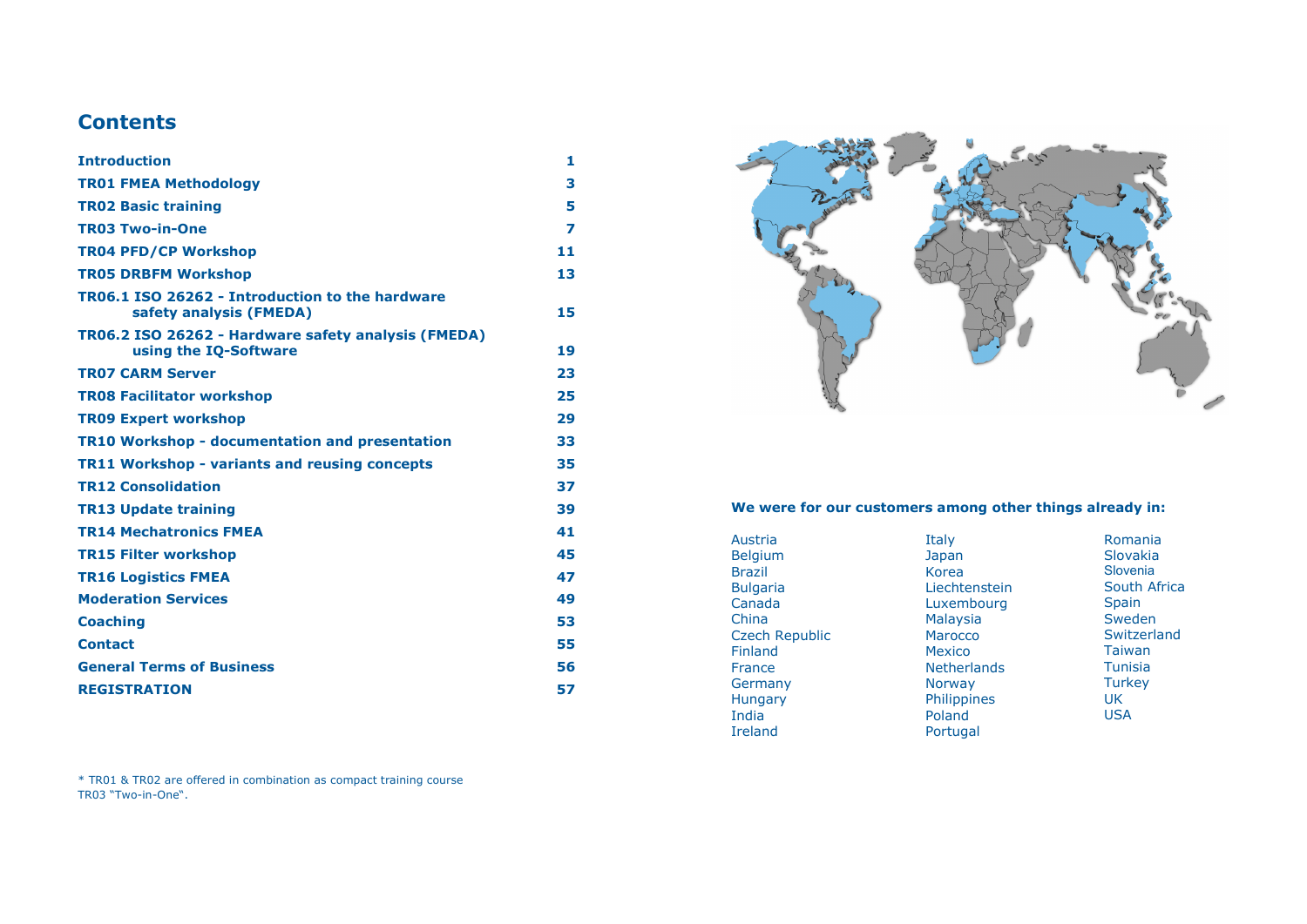### **Introduction**

Welcome to *APIS IQ-Software* (IQ: Integrated Quality), the software for FMEA, DRBFM, Risk Analysis, Functional Safety and Requirement Management.

The APIS IQ-Software family includes the APIS Server software and the APIS Client software.

As well as training sessions on the use of our software tools, we also offer seminars in FMEA methodology and FMEA moderation. In addition, we are also happy to offer our services as a partner for moderation services and coaching.

We believe it is very important that the working conditions in our seminars are perfect, whether at your facilities or in one of our bright and modern training rooms for up to 12 participants. The participants will be guided by an experienced course instructor and will work with a dedicated computer, which is for their individual use only. Below you can find out a little bit more about the different seminar variants we offer, together with information about the topics covered in each of them.

We wish you a lot of success in using the APIS IQ-Software and will be happy to help with any queries you may have.

*Your APIS trainer team*

Note for In-house training:

We reserve the right to suspend the services we offer - temporarily - in countries where we see a risk for our employees. In doing so, we are guided by the information provided by the german Ministry of Foreign Affairs.

**Upcoming training dates:** 

**https://www.apis-iq.com/services/training**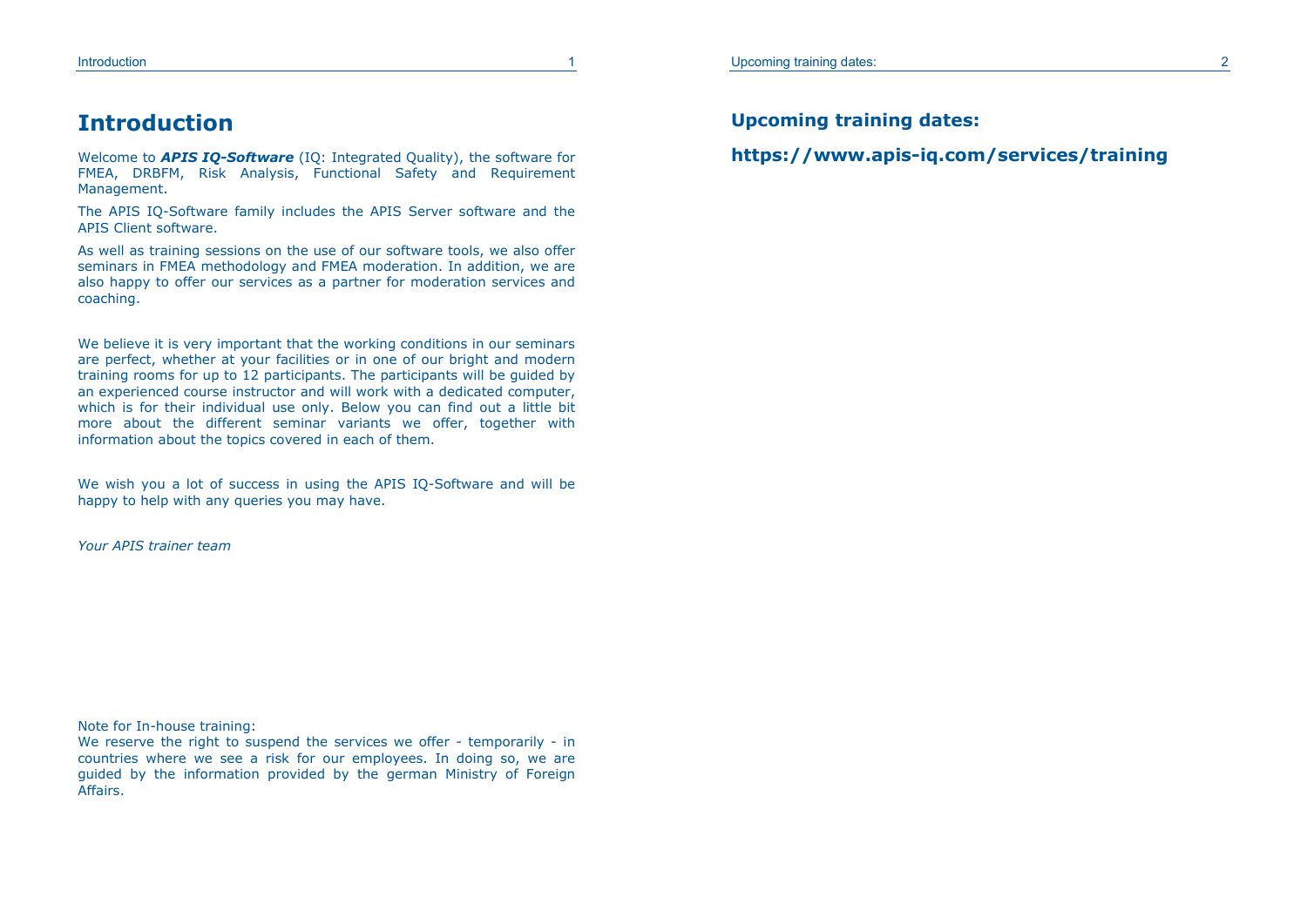### **TR01 FMEA Methodology**

- **Introduction to FMEA methodology (AIAG/VDA)**
- **Tips how to organize FMEA projects**
- **Concrete examples (DFMEA, and PFMEA)**

The FMEA serves to identify potential weaknesses of a product, a system, or a process, recognize their significance, evaluate the risks, and initiate suitable actions to prevent and/or detect such weaknesses in good time. In the training, you will learn how to create a FMEA in a methodically correct way by means of concrete examples from your company.

 The seminar focuses exclusively on the understanding of the FMEA methodology, it does not deal with operating the APIS IQ-Software to create a FMEA. When you are interested in **both** topics, please book the seminar *TR03*.

| <b>Target group</b>     | This seminar is intended for future participants in<br>FMEA sessions and future FMEA facilitators from<br>the fields of design and development, process<br>planning and quality management, but also for<br>managers to learn more about the FMEA<br>methodology. |  |  |
|-------------------------|-------------------------------------------------------------------------------------------------------------------------------------------------------------------------------------------------------------------------------------------------------------------|--|--|
| <b>Prior knowledge</b>  | - none required -                                                                                                                                                                                                                                                 |  |  |
| <b>Seminar duration</b> | $1$ day                                                                                                                                                                                                                                                           |  |  |
| <b>Seminar fees</b>     | In-house training:<br>We conduct this seminar only on-site at your<br>company. We will be glad to prepare an individual<br>offer for you, dates to be arranged.                                                                                                   |  |  |

| <b>Seminar content</b><br>and schedule | $9:00$ a.m. to $12:00$ p.m.<br>Introduction of various FMEA types<br>Team assembly for FMEA<br>RPN vs. AP<br>Evaluation catalogs and AP catalogs                                                                                                                                                |
|----------------------------------------|-------------------------------------------------------------------------------------------------------------------------------------------------------------------------------------------------------------------------------------------------------------------------------------------------|
|                                        | Introduction to FMEA methodology (AIAG/VDA):<br>1) Planning and preparation<br>2) Structure analysis<br>3) Function analysis and function nets<br>4) Failure analysis and failure nets<br>5) Risk analysis and rating<br>6) Optimization with effectiveness control<br>7) Results documentation |
|                                        | $1:00$ p.m. to 5:00 p.m.<br>• Development of concrete examples of design<br><b>FMEA and process FMEA</b><br>Implementation and measurement of success<br>Final discussion                                                                                                                       |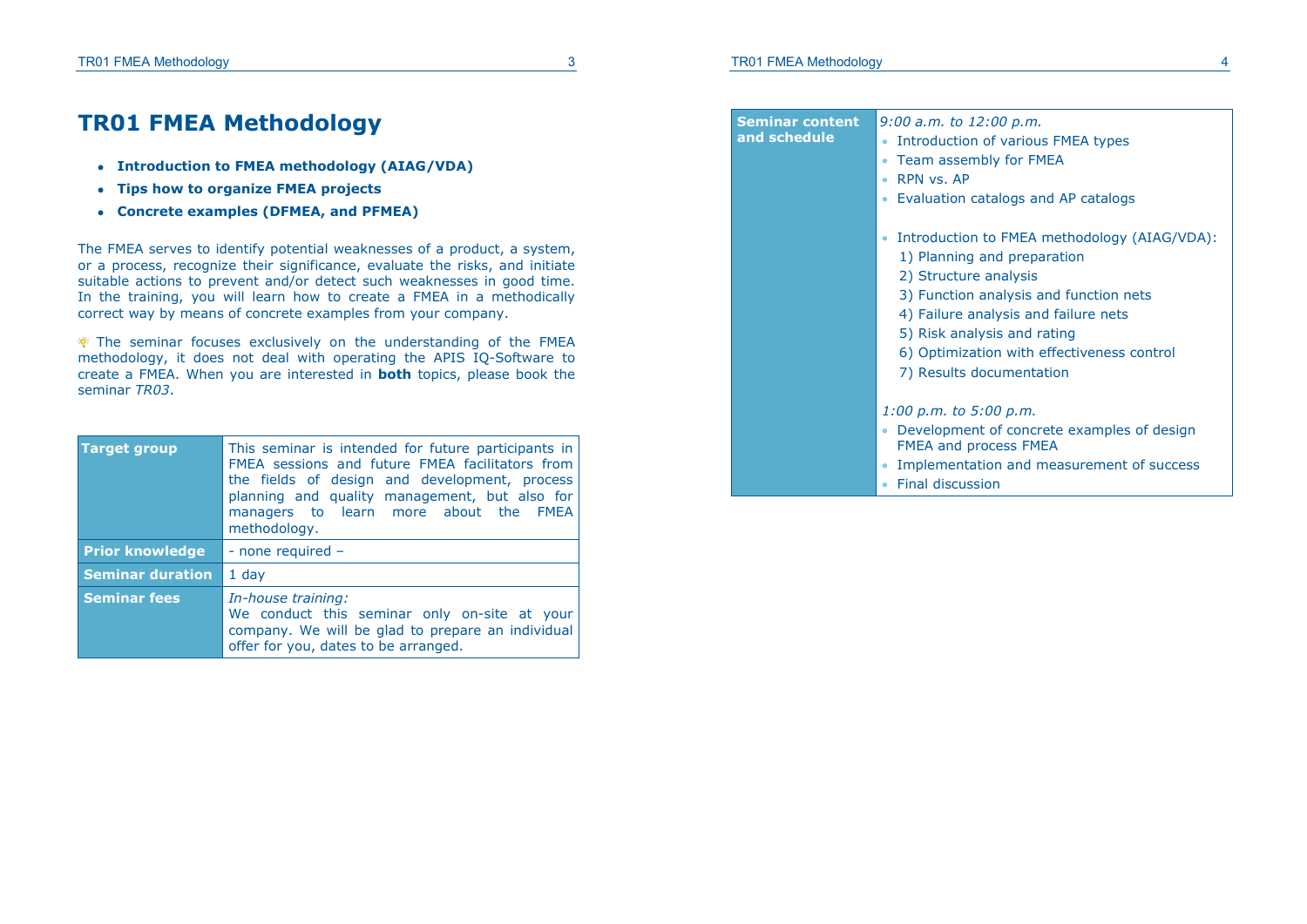## **TR02 Basic training**

- **FMEA preparation using APIS IQ-Software (AIAG/VDA)**
- **One concrete example (DFMEA or PFMEA)**
- **Action tracking**
- **Search for and reuse information**
- **Printing and statistical analysis of FMEA**

The APIS IQ-Software is one of the leading tools to easily prepare a FMEA. In the seminar, you will learn step by step all the software functions you need to structure, maintain, and analyze the FMEA.

 The seminar focuses exclusively on the software operation, it does not deal with the FMEA methodology itself. When you are interested in **both** topics, please book the seminar *TR03*.

| <b>Target group</b>     | Beginners with prior knowledge of FMEA<br>methodology, who are to learn the safe handling of<br>the IQ-Software so that they are able to solve FMEA<br>tasks independently. |
|-------------------------|-----------------------------------------------------------------------------------------------------------------------------------------------------------------------------|
| <b>Prior knowledge</b>  | Knowledge of FMEA methodology according to<br>AIAG/VDA, as imparted e.g. in training on FMEA-<br>methodology (TR01).                                                        |
| <b>Seminar duration</b> | 2 days                                                                                                                                                                      |
| <b>Seminar fees</b>     | In-house training:<br>We conduct this seminar optionally on site at your<br>company. We will be glad to prepare an individual<br>offer for you, dates to be arranged.       |

| <b>Seminar content</b><br>and schedule |                                                                                                                                   |
|----------------------------------------|-----------------------------------------------------------------------------------------------------------------------------------|
| Day 1                                  | $9:00$ a.m. to $12:00$ p.m.                                                                                                       |
|                                        | • Development of one concrete example (DFMEA                                                                                      |
|                                        | or PFMEA)                                                                                                                         |
|                                        | Introduction to APIS IQ-Software:                                                                                                 |
|                                        | 1) File structure (project, structure)                                                                                            |
|                                        | 2) Data organization (object hierarchy)                                                                                           |
|                                        | 3) Data views (editors)                                                                                                           |
|                                        | 4) Creation of libraries (e.g. persons)                                                                                           |
|                                        | 5) Important settings                                                                                                             |
|                                        |                                                                                                                                   |
|                                        | Data input step by step to create a FMEA acc. to<br>steps of VDA (system elements, functions,<br>7 <sup>1</sup><br>failures etc.) |
|                                        | • Administration dialogs                                                                                                          |
|                                        |                                                                                                                                   |
|                                        | $1:00$ p.m. to 5:00 p.m.                                                                                                          |
|                                        | • Creation of function and failure nets by cause and<br>effect                                                                    |
|                                        | • Creation of the FMEA form                                                                                                       |
|                                        |                                                                                                                                   |
| Day 2                                  | 8:30 a.m. to 12:00 p.m.                                                                                                           |
|                                        | Input of actions with responsibility and deadline                                                                                 |
|                                        | • Risk assessment                                                                                                                 |
|                                        |                                                                                                                                   |
|                                        | $1:00$ a.m. to $4:30$ p.m.                                                                                                        |
|                                        | • Action tracking and effectiveness control                                                                                       |
|                                        | • Results documentation with management report                                                                                    |
|                                        | Data output (export options and print)<br>$\bullet$                                                                               |
|                                        | Search for and reuse information                                                                                                  |
|                                        | Possibilities of statistical analysis of FMEA                                                                                     |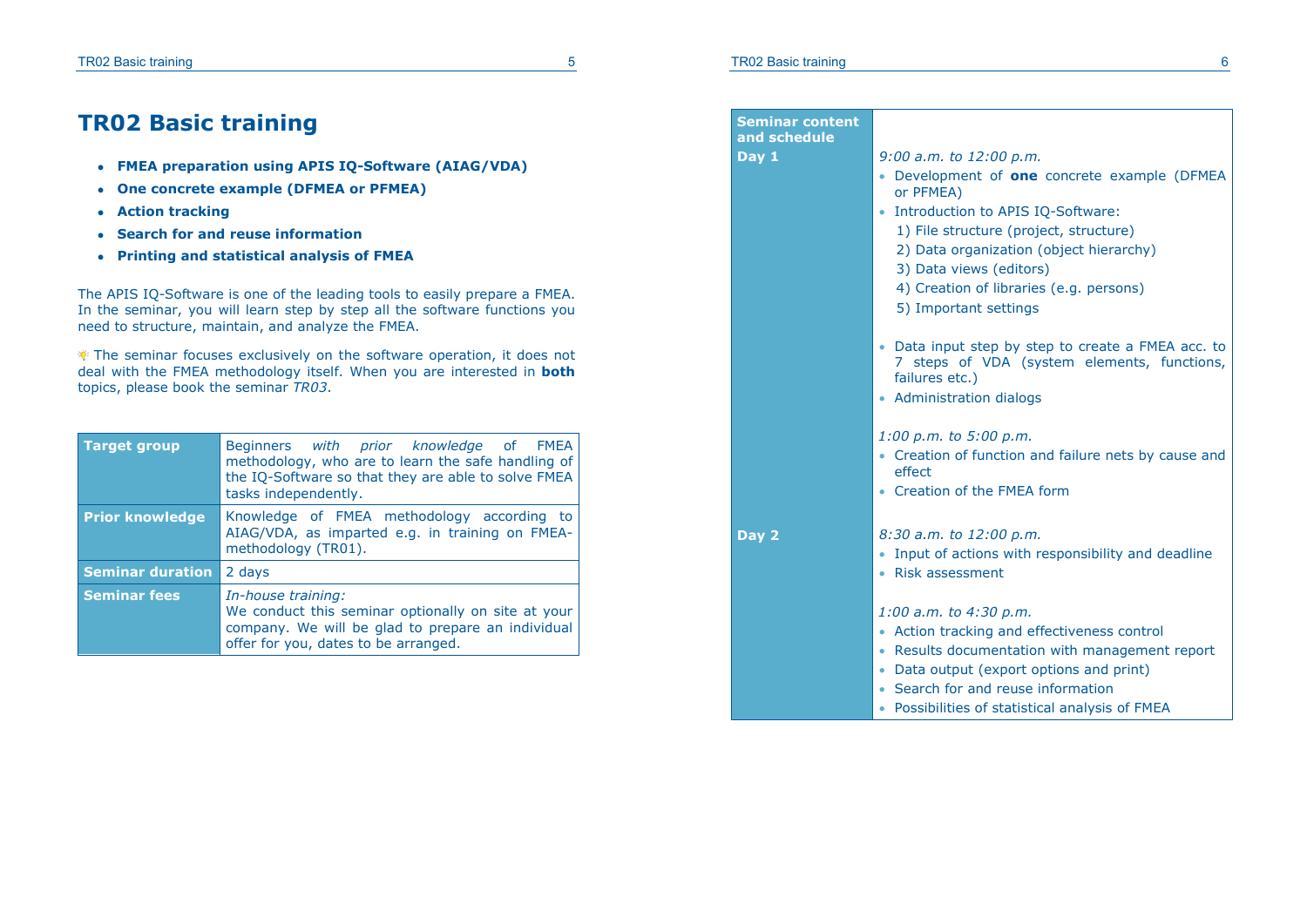### **TR03 Two-in-One**

TR01 + TR02 combined in a compact training course

- **Introduction to FMEA methodology (AIAG/VDA) with two concrete examples (DFMEA and PFMEA)**
- **Tips how to organize FMEA projects**
- **FMEA preparation using APIS IQ-Software (AIAG/VDA)**
- **Action tracking**
- **Search for and reuse information**
- **Process Flow Diagram and Control Plan**

On the first day of the training course, you will learn how to create a FMEA in a methodically correct way by means of concrete examples. On the other two days, you will learn step by step all the software functions you need to structure, maintain, and analyze the FMEA. Furthermore, we will show you how to create a Process Flow Diagram and/or a Control Plan as well as their interfaces to the process FMEA.

This seminar is our *bestseller*, because it imparts the necessary knowledge of the methodology and software operation in a compact way, applying the new knowledge on methodology directly in the software.

| <b>Target group</b>     | The training is intended for FMEA beginners without<br>prior methodical knowledge, who are to learn the<br>safe handling of the IQ-Software so that they are<br>able to solve FMEA tasks independently. |
|-------------------------|---------------------------------------------------------------------------------------------------------------------------------------------------------------------------------------------------------|
| <b>Prior knowledge</b>  | - none required -                                                                                                                                                                                       |
| <b>Seminar duration</b> | 3 days                                                                                                                                                                                                  |
| <b>Seminar fees</b>     | Group seminar:<br>Please refer to the list of seminar fees and dates.                                                                                                                                   |
|                         | In-house seminar:<br>We conduct this seminar optionally on site at your<br>company. We will be glad to prepare an individual<br>offer for you, dates to be arranged.                                    |

| Seminar content<br>and schedule |                                                                                                                                                                                                                                                                                                              |
|---------------------------------|--------------------------------------------------------------------------------------------------------------------------------------------------------------------------------------------------------------------------------------------------------------------------------------------------------------|
| Day 1                           | $9:00$ a.m. to $12:00$ p.m.<br>Introduction of various FMEA types<br>• Team assembly for FMEA<br>• RPN vs. AP<br>• Evaluation catalogs and AP catalogs                                                                                                                                                       |
|                                 | Introduction to FMEA methodology (AIAG/VDA):<br>$\bullet$<br>1) Planning and preparation<br>2) Structure analysis<br>3) Function analysis and function nets<br>4) Failure analysis and failure nets<br>5) Risk analysis and rating<br>6) Optimization with effectiveness control<br>7) Results documentation |
|                                 | $1:00$ p.m. to 5:00 p.m.<br>• Development of concrete examples of design<br>FMEA and process FMEA<br>• Implementation and measurement of success<br>• Final discussion                                                                                                                                       |
| Day 2                           | 8:30 a.m. to 12:00 p.m.<br>• Introduction to APIS IQ-Software:<br>1) File structure (project, structure)<br>2) Data organization (object hierarchy)<br>3) Data views (editors)<br>4) Creation of libraries (e.g. persons)<br>5) Important settings                                                           |
|                                 | • Data input step by step to create a FMEA acc. to<br>7 steps of VDA (system elements, functions,<br>failures etc.) using the example of DFMEA<br>• Administration dialogs<br>• Creation of function and failure nets by cause and<br>effect                                                                 |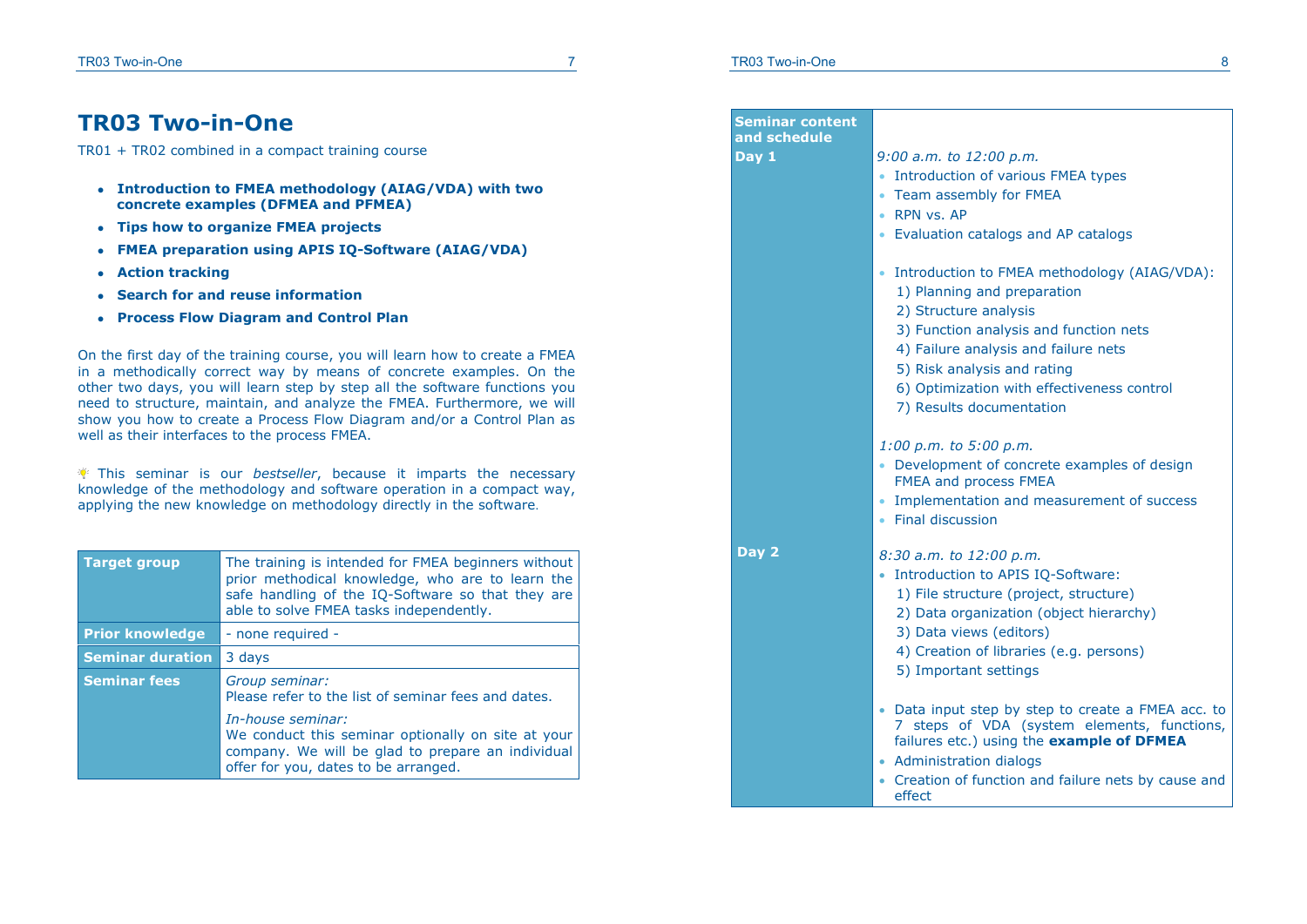| Day 2 | $1:00$ p.m. to 5:00 p.m.<br>Creating the FMEA form<br>Input of actions with responsibility and deadline<br><b>Risk assessment</b>                                                                                                                                                                                                                                                                                               |
|-------|---------------------------------------------------------------------------------------------------------------------------------------------------------------------------------------------------------------------------------------------------------------------------------------------------------------------------------------------------------------------------------------------------------------------------------|
| Day 3 | 8:30 a.m. to 12:00 p.m.<br>Action tracking and risk assessment continued<br>Action tracking and effectiveness control<br>Results documentation with management report<br>Data output (export options and print)<br>Search for and reuse information<br>Possibilities of statistical analysis of FMEA<br>Repetition of data input step by step (verification<br>of learning success) using the <b>example of</b><br><b>PFMEA</b> |
|       | $1:00$ p.m. to $3:00$ p.m.<br>Interrelations of Process Flow Diagram, FMEA,<br>and Control Plan<br>Creating a Process Flow Diagram<br>Creating a Control Plan<br>Final discussion<br>٠                                                                                                                                                                                                                                          |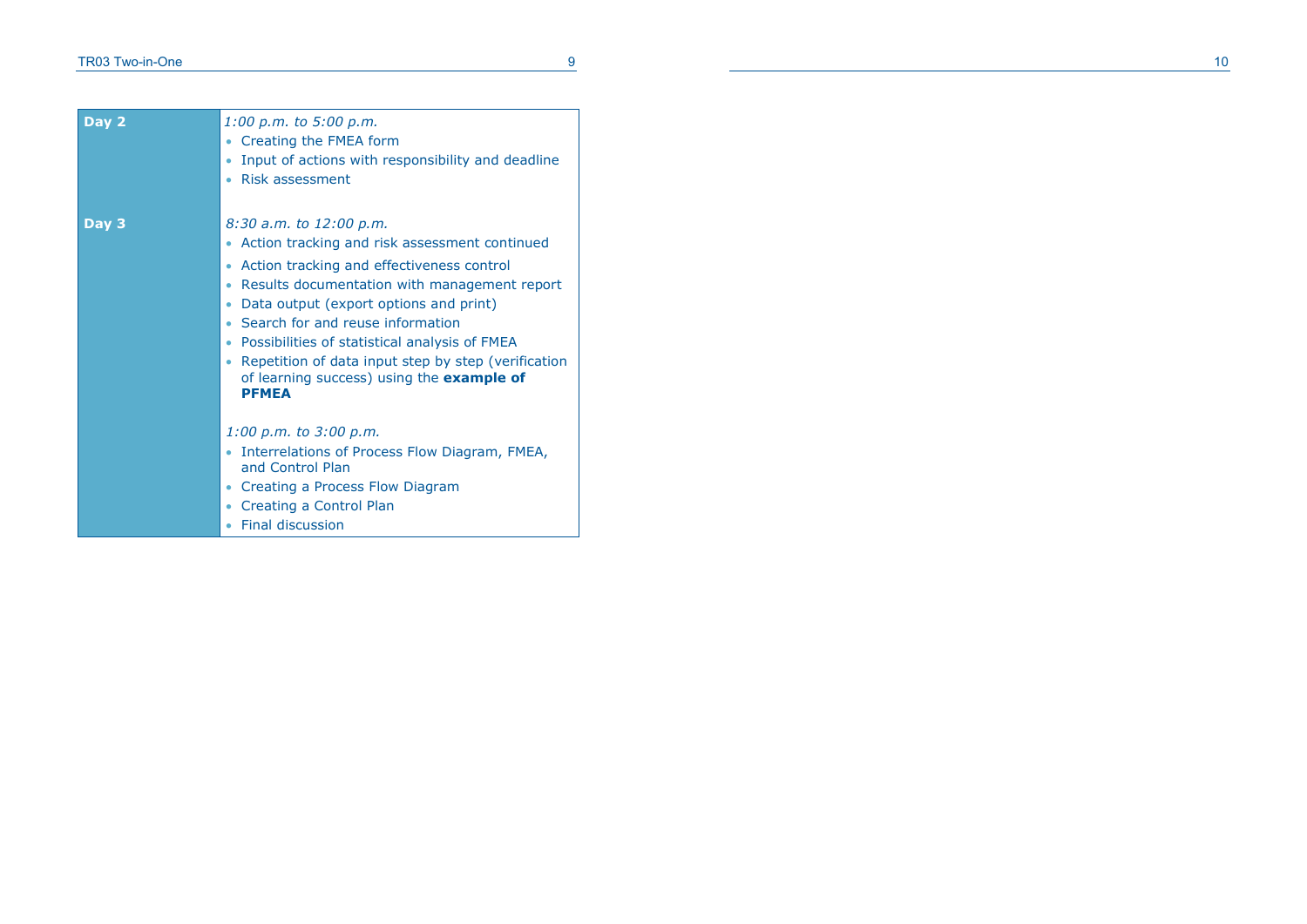### **TR04 PFD/CP Workshop**

- **PFD: Process Flow Diagram**
- **CP: Control Plan**
- **Consistent file maintenance across three documents (PFD, P-FMEA, CP) in one file**

The APIS IQ-Software provides users with optimal support in their work in the field of risk management by closely interlinking the three documents *Process Flow Diagram*, *Process FMEA*, and *Control Plan*. Given the nonredundant shared dataset within one file, changes need to be applied only once and consistently affect all three documents. It is therefore not necessary anymore to align the files retroactively.

The seminar will show you the interrelations between the three documents and refer you to the particularities during their creation. There will be furthermore time for individual problems and questions.

| <b>Target group</b>     | This workshop is intended for employees working<br>in quality management, process planning, and<br>work preparation, who create QM documents.                  |
|-------------------------|----------------------------------------------------------------------------------------------------------------------------------------------------------------|
| <b>Prior knowledge</b>  | Knowledge of operating the APIS IQ-Software.<br>Such knowledge is imparted e.g. in training course<br>Two-in-One (TR03).                                       |
| <b>Seminar duration</b> | $1$ day                                                                                                                                                        |
| <b>Seminar fees</b>     | In-house seminar:<br>We conduct this seminar only on-site at your<br>company. We will be glad to prepare an individual<br>offer for you, dates to be arranged. |

**Seminar content and schedule**  *9:00 a.m. to 5:00 p.m.* • Interrelations of Process Flow Diagram, Process FMEA, and Control Plan Developing a concrete example Creation of a Process Flow Diagram Correct preparation of the Process FMEA for the later Control Plan Creating a Control Plan including catalogs of machines and inspection equipment

 Consistency of changes in all three documents (consistent data)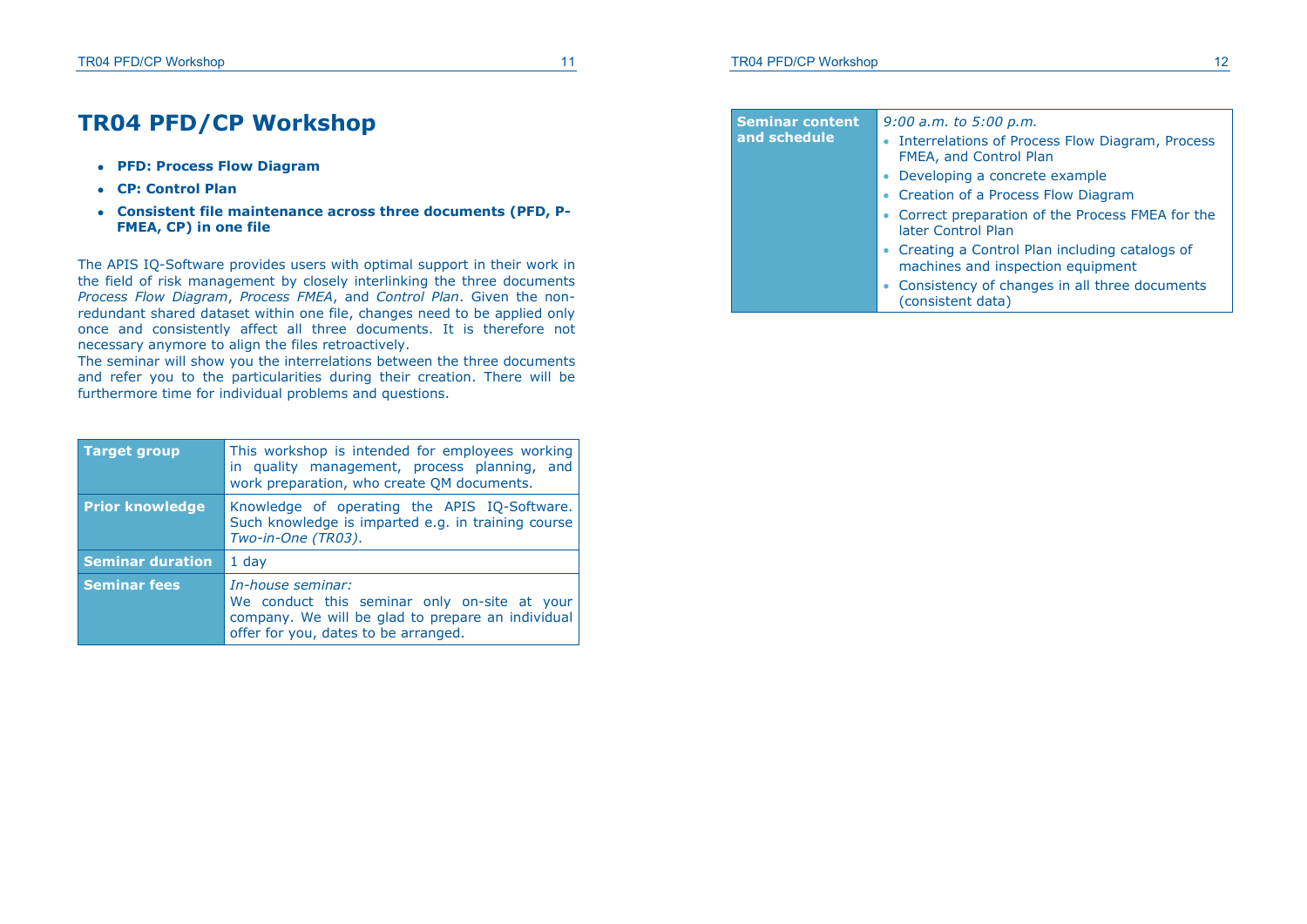### **TR05 DRBFM Workshop**

- **What is DRBFM?**
- **What are the differences between DRBFM and FMEA?**
- **Procedure to create DRBFM**
- **Concrete examples**

Besides *FMEA*, the APIS IQ-Software also incorporates the *Design Review Based on Failure Mode* (*DRBFM*) method that was developed and successfully applied by Toyota.

DRBFM requires a robust design of your product, which is assured for instance by means of a Design FMEA. The *DRBFM approach* then analyzes all other *product changes* for possible risks. Various forms help the developer and later the team of reviewers to assess every change with regard to different questions. Similar to FMEA, actions are defined with regard to the detected risks.

In the seminar, you will learn step by step the different DRBFM functions of the IQ-Software, which enable the efficient and team-oriented creation of DRBFM.

| <b>Target group</b>     | The seminar is intended for employees from all<br>divisions, who want to work with DRBFM or want to<br>know the differences between DRBFM and FMEA.            |
|-------------------------|----------------------------------------------------------------------------------------------------------------------------------------------------------------|
| <b>Prior knowledge</b>  | Knowledge of operating the APIS IQ-Software.<br>Such knowledge is imparted e.g. in training course<br>Two-in-One (TR03).                                       |
| <b>Seminar duration</b> | $1$ day                                                                                                                                                        |
| <b>Seminar fees</b>     | In-house seminar:<br>We conduct this seminar only on-site at your<br>company. We will be glad to prepare an individual<br>offer for you, dates to be arranged. |

#### **Seminar content and schedule**  *9:00 a.m. to 5:00 p.m.* • DRBFM: origin, principles, objectives DRBFM & FMEA - similarities and differences

- DRBFM in practical work
- Possible applications in the product lifecycle
- DRBFM and the integrated approach of the IQ-Software
- Development of various examples
- Enhanced DRBFM functions in the IQ-Software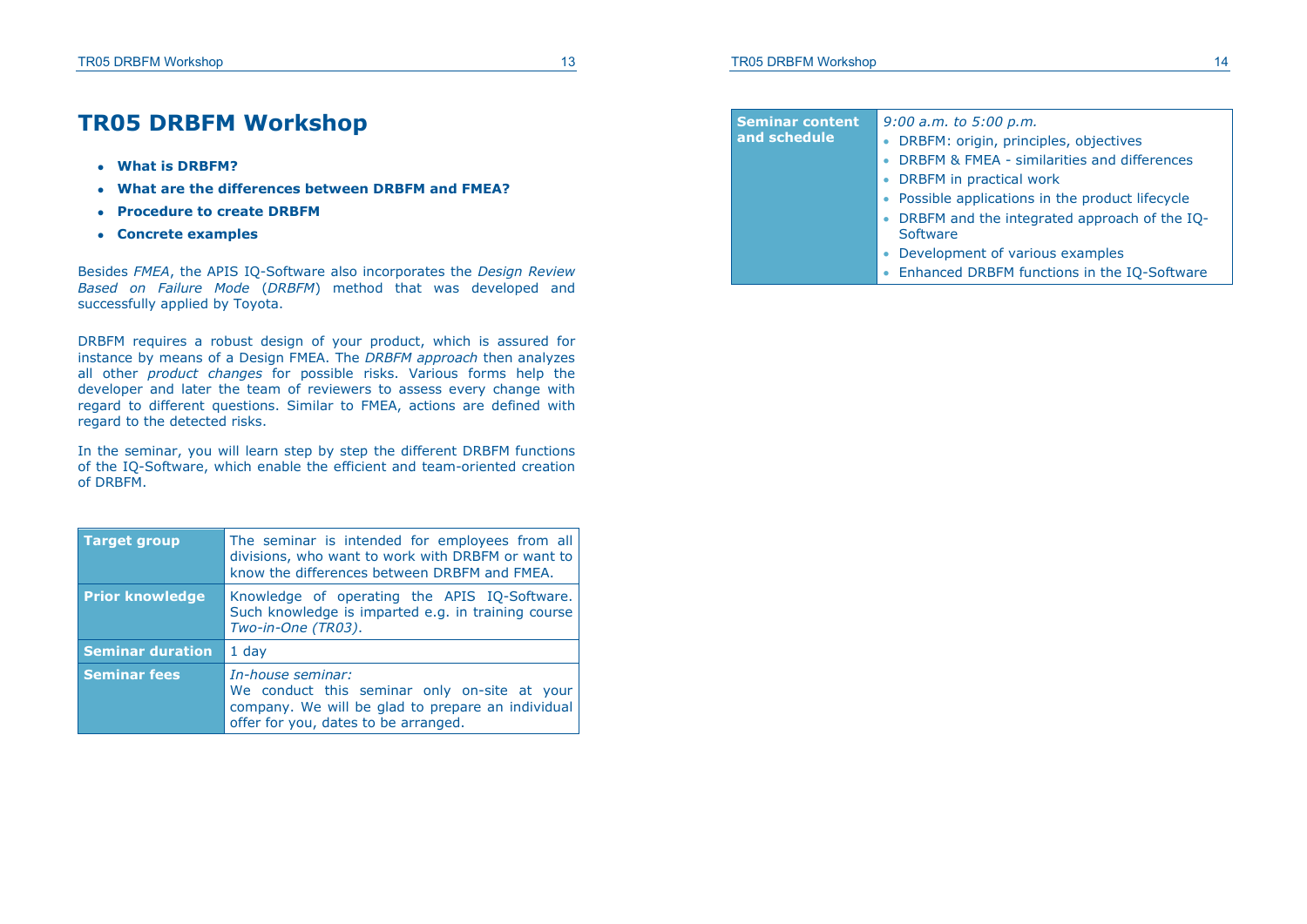### **TR06.1 ISO 26262 - Introduction to the hardware safety analysis (FMEDA)**

- **Brief overview of ISO 26262 and classification of the hardware safety analysis (ISO 26262-5)**
- **Hazard and risk analysis: Definition of safety goals including ASIL classification**
- **Validation of hardware draft including interfaces (e.g. software) using the system FMEA**
- **FMEDA using MS Excel: Structure and calculation of training example "low beam light" (SPFM, LFM, PMHF)**
- **Definition of suitable safety mechanisms using Diagnostic Coverage (DC)**
- **Analysis of multiple-point failures by means of fault tree analysis (FTA)**
- **Review-fit documentation of results**

Systems with electrical and/or electronic components that carry out safety functions are to be assessed with regard to safety aspects (so-called *hardware safety analysis*). In this seminar, you will be introduced to a procedure using the example of "low beam light" that you can use to systematically derive safety goals for your item, validate the hardware draft using a system FMEA, and calculate the quantitative parameters (SPFM, LFM, and PMHF) in an Excel FMEDA. You will learn how to define suitable safety mechanisms and analyze multiple-point failures in a fault tree analysis (FTA). We will give you recommendations how to structure the results documents to make them fit for reviews.

#### **Note on group seminar:**

In collaboration with our partner TÜV-Süd, we offer the seminar *Functional Safety according to ISO 26262* in two blocks (*ISO 26262-5: Theory* and *ISO 26262-5: Practice using the IQ-Software*). You can book the blocks separately or as a package at a discount price.

TR06.1: ISO 26262 - Introduction to the hardware safety analysis TR06.2: ISO 26262 - Hardware safety analysis using the IQ-Software

| <b>Target group</b>     | All participants in a Functional Safety project, who<br>have to analyze their item systematically for<br>single-point and multiple-point failures<br>and<br>calculate the quantitative parameters according to<br>ISO 26262.                                                                                                                                    |
|-------------------------|-----------------------------------------------------------------------------------------------------------------------------------------------------------------------------------------------------------------------------------------------------------------------------------------------------------------------------------------------------------------|
| <b>Prior knowledge</b>  | Basic knowledge of standard ISO 26262                                                                                                                                                                                                                                                                                                                           |
| <b>Seminar duration</b> | 2 days or 3 days (package including IQ practice)                                                                                                                                                                                                                                                                                                                |
| <b>Seminar fees</b>     | Group seminar:<br>Only TR06.1 (2 days): net 1,600€<br>or<br>TR06.1 and TR06.2 in one package (3 days):<br>three-day seminar at the package price of net<br>2,145 €. You save about 5 percent compared to<br>booking both seminars separately.<br>In-house seminar:<br>Our partner TÜV-Süd conducts this seminar only<br>for groups at our company's facilities. |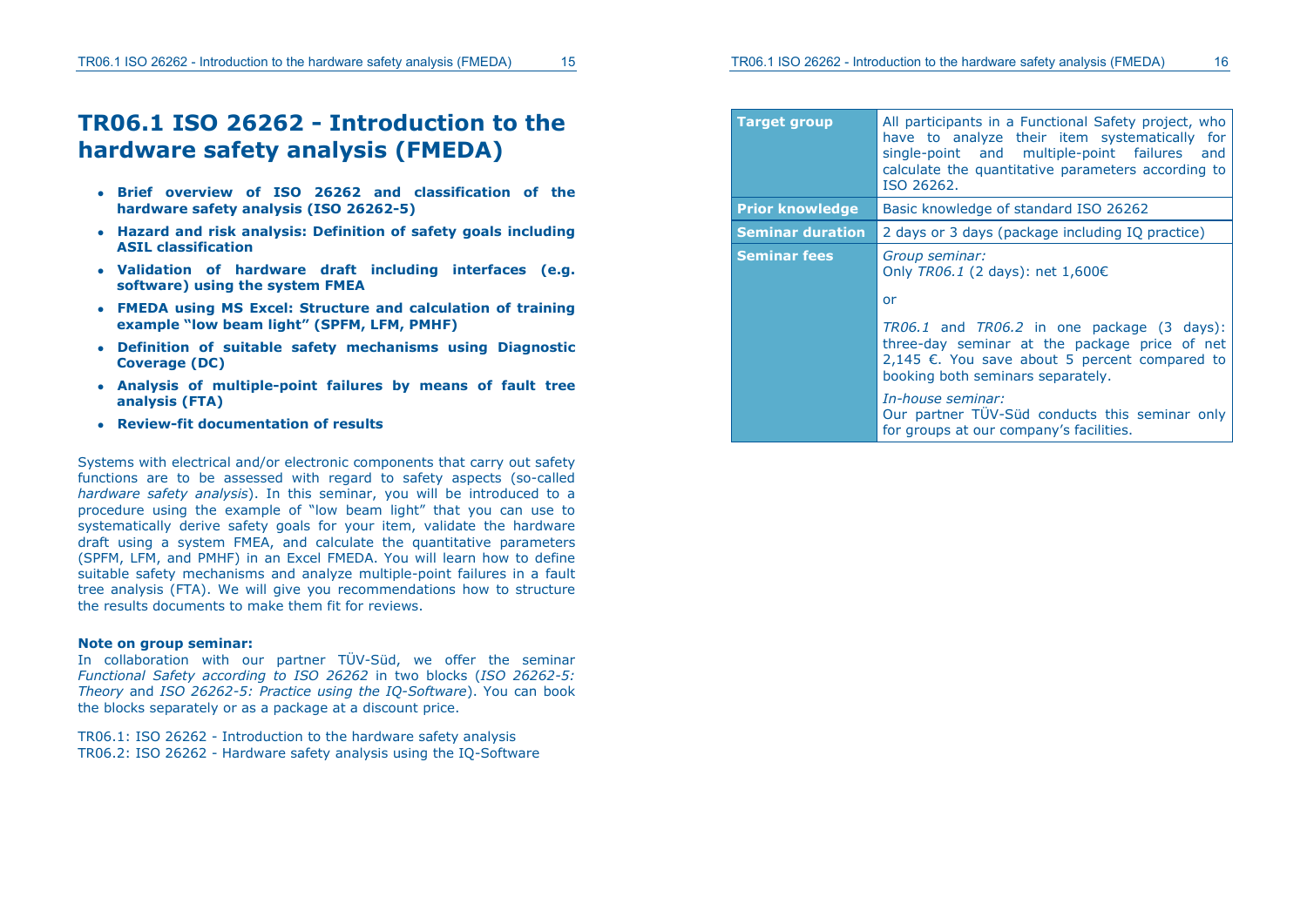| <b>Seminar content</b><br>and schedule |                                                                                                                                                                                                                                                                                                       |
|----------------------------------------|-------------------------------------------------------------------------------------------------------------------------------------------------------------------------------------------------------------------------------------------------------------------------------------------------------|
| Day $1$                                | $9:00$ a.m. to $5:00$ p.m.                                                                                                                                                                                                                                                                            |
|                                        | Brief overview of ISO 26262<br>Important terminology and procedures<br>$\bullet$<br>• Introduction to hardware safety analysis<br>according to ISO 26262-5<br>Step-by-step development of example "low beam"<br>light"<br>• Derivation of safety goals including ASIL and<br>hazard and risk analysis |
|                                        | • Validation of hardware draft using the System<br><b>FMEA</b>                                                                                                                                                                                                                                        |
| Day 2                                  | 8:30 a.m. to 4:30 p.m.                                                                                                                                                                                                                                                                                |
|                                        | • Presentation of important reference books for<br>failure rates (e.g. SN29500)                                                                                                                                                                                                                       |
|                                        | • Calculation of Functional Safety metrics in<br><b>FMEDA</b> (Excel)                                                                                                                                                                                                                                 |
|                                        | Definition of suitable safety mechanisms for<br>single-point failures                                                                                                                                                                                                                                 |
|                                        | Analysis of multiple-point failures using fault tree<br>۰<br>analysis (FTA)                                                                                                                                                                                                                           |
|                                        | Definition of suitable safety mechanisms for<br>$\bullet$<br>multiple-point failures                                                                                                                                                                                                                  |
|                                        | • Tips/recommendations by TÜV Süd with regard<br>to documentation of results in different<br>Functional Safety documents to make them fit<br>for reviews                                                                                                                                              |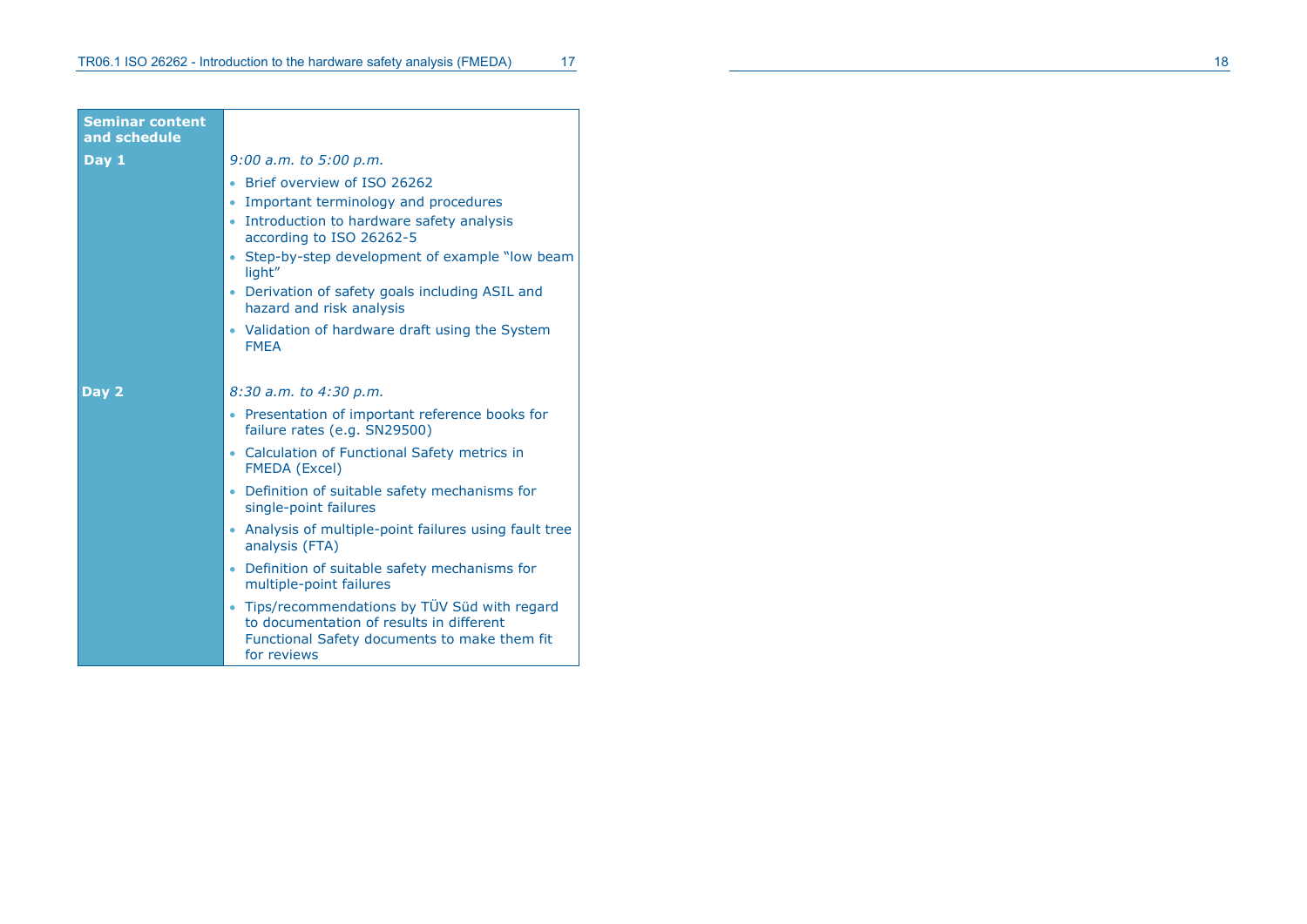### **TR06.2 ISO 26262 - Hardware safety analysis (FMEDA) using the IQ-Software**

- **Brief introduction to quantitative safety analysis according to ISO 26262: Analysis of single-point and multiple-point failures (note: detailed introduction in seminar TR06.1)**
- **Important terminology and procedures: ASIL, SPFM, LFM, PMHF**
- **Tool-assisted calculation of Functional Safety metrics and comparison of actual/target performance**
- **Consistent, systematic analysis of the item from FMEA to FMEDA and to fault tree analysis (FTA)**
- **Modelling of safety mechanisms (diagnoses) and their malfunctions (latent failure, false failure)**
- **Practical implementation of a Functional Safety project using the training example of "low beam light"**

Systems with electrical and/or electronic components that carry out safety functions are to be assessed with regard to safety aspects (so-called *hardware safety analysis*). For this purpose, you need to create a FMEA (often a System FMEA). Depending on the ASIL classification of the safety goal, you need to additionally calculate the quantitative parameters of the random hardware failures (SPFM, LFM, and PMHF) and verify the compliance with the required target values.

In this seminar, you will be presented an IQ-Software procedure using the example of "low beam light" to use the already modelled system behavior (function and failure nets) from your (System) FMEA to calculate the Functional Safety (FMEDA). Furthermore, you will learn how to use the single-point failures from the FMEA analysis as the starting point of a fault tree analysis (FTA). All three analyses (FMEA, FMEDA, and FTA) are based on a database. Thus, you avoid redundant data management and tool disruption.

#### **Note on group seminar:**

In collaboration with our partner TÜV-Süd, we offer the seminar *Functional Safety according to ISO 26262* in two blocks (*ISO 26262-5: Theory* and *ISO 26262-5: Practice using the IQ-Software*). You can book the blocks separately or as a package at a discount price.

TR06.1: ISO 26262 - Introduction to the hardware safety analysis TR06.2: ISO 26262 - Hardware safety analysis using the IQ-Software

| <b>Target group</b>     | All participants in a Functional Safety project, who<br>have to analyze their item systematically for<br>single-point and multiple-point failures and<br>calculate the quantitative parameters according to<br>ISO 26262.                         |
|-------------------------|---------------------------------------------------------------------------------------------------------------------------------------------------------------------------------------------------------------------------------------------------|
| <b>Prior knowledge</b>  | Knowledge of standard ISO 26262 (in particular<br>part 5). To get such knowledge, you can book the<br>seminar ISO 26262 - Introduction to the hardware<br>safety analysis (TR06.1) offered by our partner<br>TÜV Süd at our company's facilities. |
|                         | Basic knowledge of operating the APIS IQ-<br>Software. Such knowledge is imparted e.g. in<br>seminar Two-in-One (TR03).                                                                                                                           |
| <b>Seminar duration</b> | 1 day or 3 days (package including introduction to<br>theory)                                                                                                                                                                                     |
| <b>Seminar fees</b>     | Group seminar:                                                                                                                                                                                                                                    |
|                         | Only <i>TR06.2</i> (1 Tag): net 660 €                                                                                                                                                                                                             |
|                         | or                                                                                                                                                                                                                                                |
|                         | TR06.1 and TR06.2 in one package (3 days):<br>three-day seminar at the package price of net<br>2,145 €. You save about 5 percent compared to<br>booking both seminars separately.                                                                 |
|                         | In-house seminar:<br>We conduct the seminar TR06.2 optionally on site<br>at your company. We will be glad to prepare an<br>individual offer for you, dates to be arranged.                                                                        |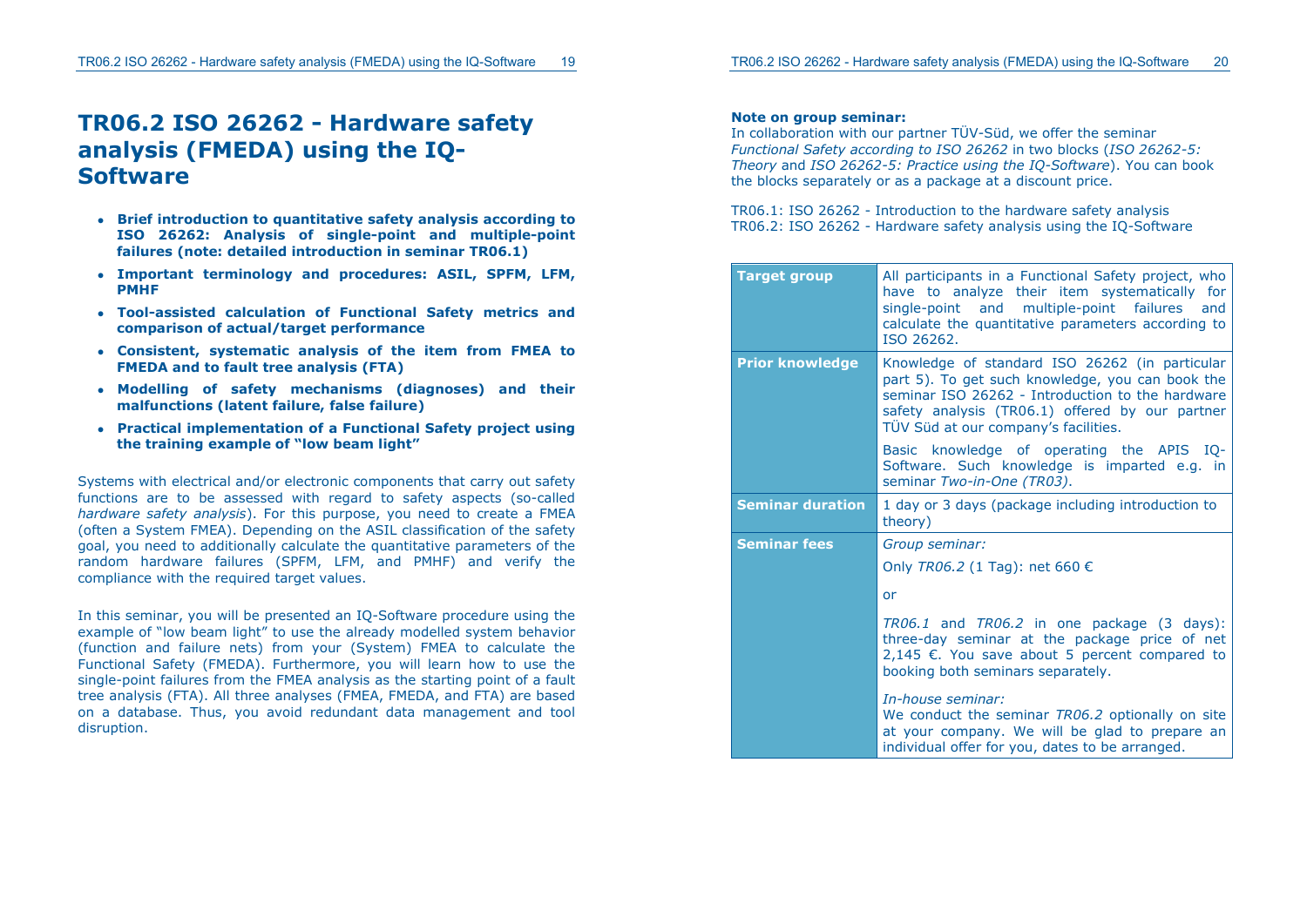**Semi and s** 

| nar content | $9:00$ a.m. to $5:00$ p.m.                                                                                                                                                         |  |
|-------------|------------------------------------------------------------------------------------------------------------------------------------------------------------------------------------|--|
| schedule    | Brief introduction to ISO 26262-5: Important<br>terminology and procedures of the hardware<br>safety analysis                                                                      |  |
|             | Step-by-step development of example "low"<br>beam light" from the S-FMEA to the FMEDA to<br>the fault tree analysis                                                                |  |
|             | Presentation of calculation methods for<br>٠<br>Functional Safety in the IQ-Software                                                                                               |  |
|             | Input of safety goals including ASIL and target<br>values (SPFM, LFM, PMHF)                                                                                                        |  |
|             | • Creating the E/E components with actual values<br>in FMFDA                                                                                                                       |  |
|             | Use of standard component catalogs (e.g.<br>SN29500) for FIT assignment in FMEDA                                                                                                   |  |
|             | Modelling of nets for single-point and multiple-<br>point failure analysis                                                                                                         |  |
|             | Calculation of Functional Safety metrics in the<br>٠<br>APIS IQ-Software using the example of "low<br>beam light" in various scenarios and analysis of<br>results (traffic lights) |  |
|             | Derivation of a fault tree from the FMEA<br>٠                                                                                                                                      |  |
|             | Modelling of multiple-point failures in the fault<br>tree and minimal cut sets                                                                                                     |  |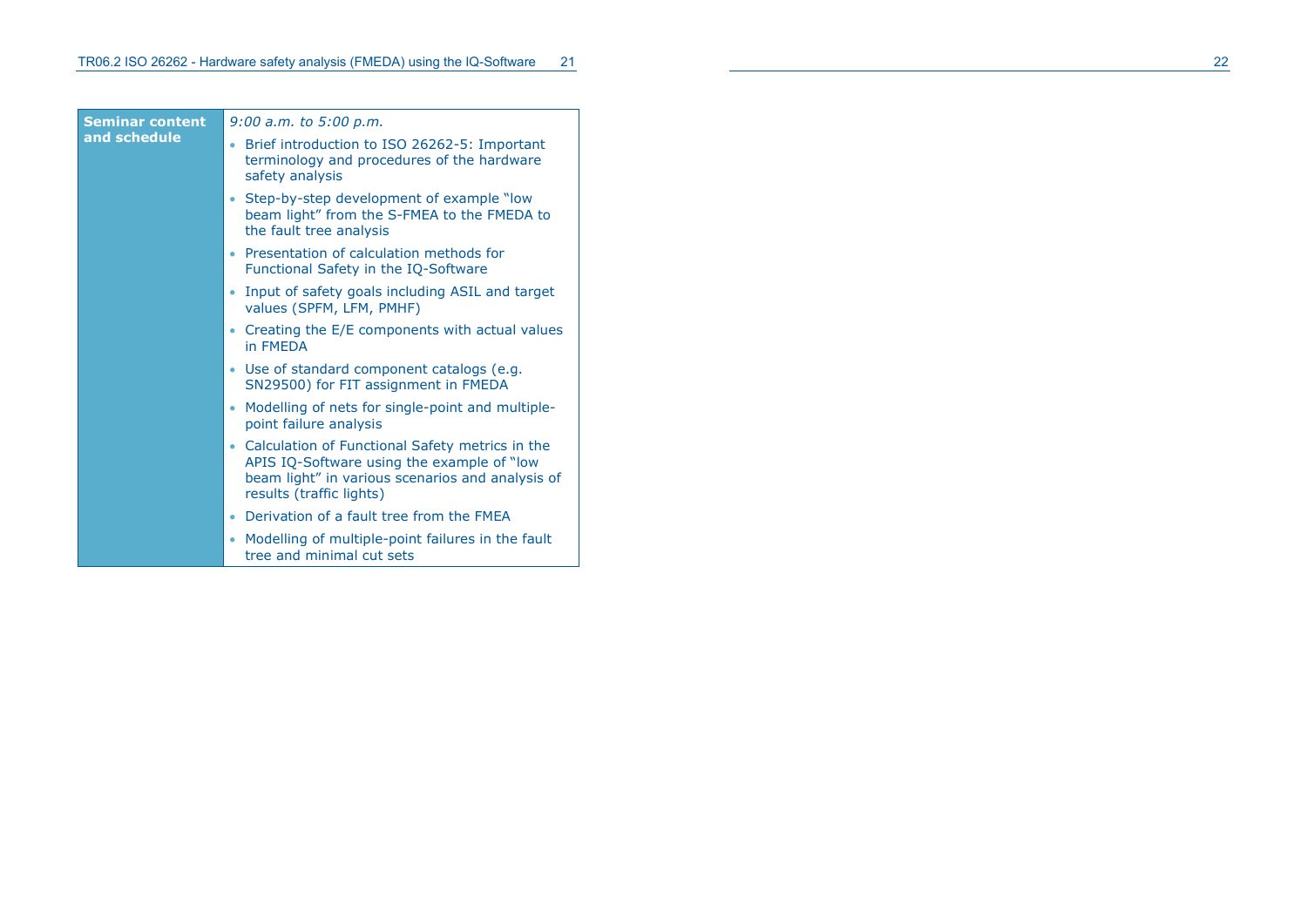#### **TR07 CARM Server 23**

### **TR07 CARM Server**

- **Configuration of the most important server and client settings**
- **Procedure how to use the different modules**

Similar to MS Word, the IQ-Software applies a file-based memory concept. That means: every APIS file (fme file) is a separate database by itself. Some application concepts require to work with the data across files though. For this purpose, APIS provides the sister product *CARM Server*. The server is modularly structured and can be customized individually. There are, for instance, modules for reusing standard FMEA contents (CSS modules) or for action tracking via web interface (CSS action tracking). The customer must purchase the CARM Server and the required modules in addition to the IQ-Software. The contents are uploaded to the server from the client software and later also vice-versa.

Depending on which module you use, the schedule of the seminar will be adjusted individually. The following schedule therefore is only an example.

| <b>Target group</b>                                                                                                                                                                         | This workshop is intended for CARM Server<br>administrators as well as FMEA coordinators and<br>APIS IQ-Software users, who want to learn more<br>about the possible applications of the CARM<br>Server. |
|---------------------------------------------------------------------------------------------------------------------------------------------------------------------------------------------|----------------------------------------------------------------------------------------------------------------------------------------------------------------------------------------------------------|
| <b>Prior knowledge</b>                                                                                                                                                                      | Knowledge of IQ client (APIS IQ-FMEA or APIS IQ-<br>RM), basic network knowledge (with TCP/IP<br>support), host requirements as specified in the<br><b>CARM Server installation manual</b>               |
| <b>Seminar duration</b><br>$1$ day                                                                                                                                                          |                                                                                                                                                                                                          |
| In-house seminar:<br><b>Seminar fees</b><br>We conduct this seminar optionally on site at your<br>company. We will be glad to prepare an individual<br>offer for you, dates to be arranged. |                                                                                                                                                                                                          |

#### **Seminar content and schedule**  *9:00 a.m. to 5:00 p.m.*  • Server configuration • Instruction regarding administrative tasks • Starting the first IO client (master client) • Instruction regarding IQ Client operating options Development of concrete example

- CSS cataloges
- CSS modules
- CSS action tracking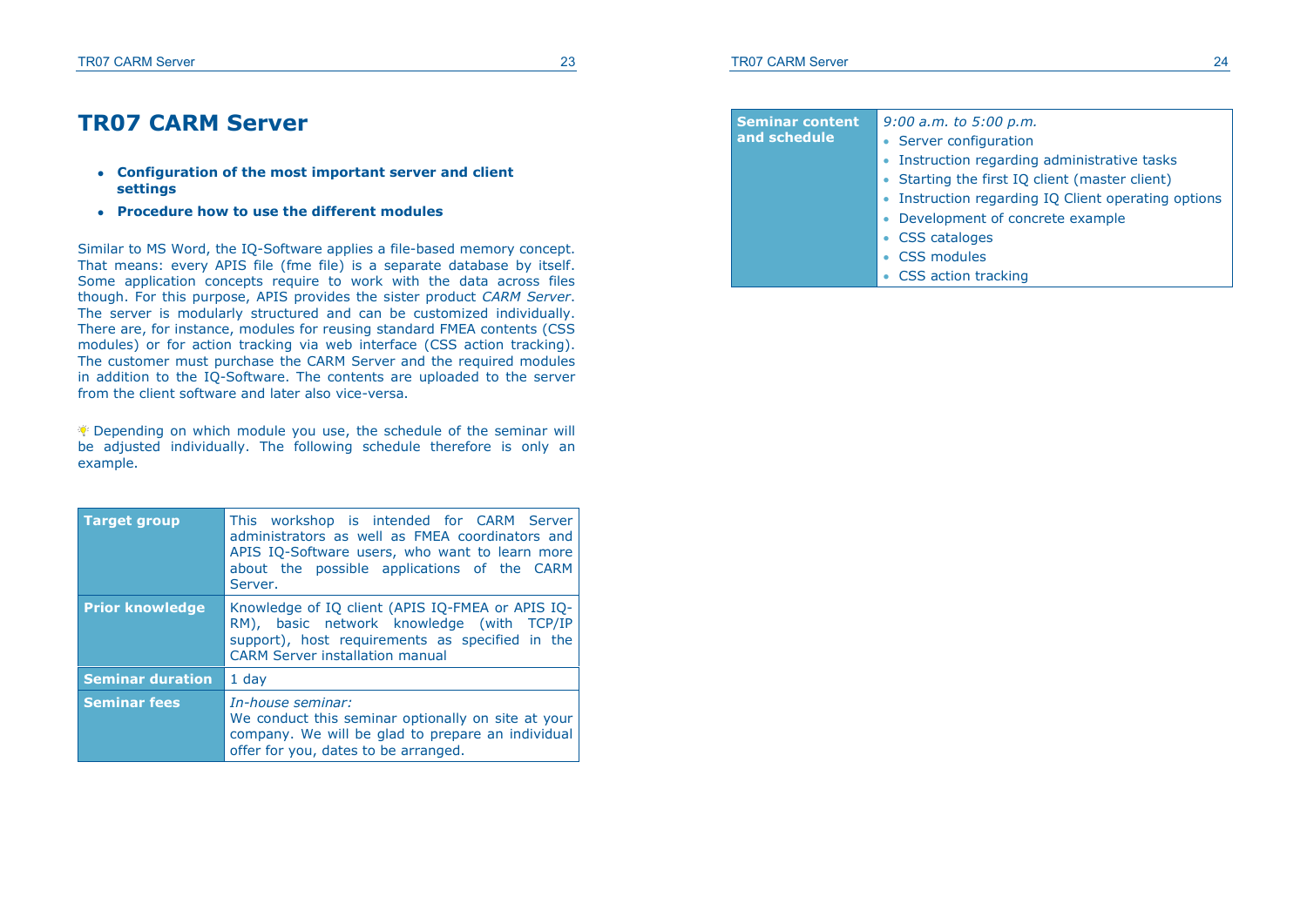### **TR08 Facilitator workshop**

- **Tasks of the FMEA facilitator**
- **Targeted implementation of questioning techniques**
- **Handling of conflicts and difficult participants**
- **Role-playing to simulate difficult facilitation scenarios**
- **Presenting a FMEA**

Knowing the FMEA methodology and the APIS IQ-Software well is often only half the battle. Our experience shows that especially the facilitator's skills contribute considerably to the smooth creation of a FMEA. This is exactly where the workshop comes in and provides tips regarding the following problems:

*What questions should the facilitator ask to stimulate the discussion or simply get the necessary facts?* 

*How does he/she close lengthy discussions?* 

*How does he/she act smartly when dealing with difficult participants?* 

*How can he/she recognize arising conflicts early and react to them?* 

Role plays will help you to practice various facilitation scenarios in handson situations. During the following feedback discussion, you will be given useful tips regarding possible improvement.

Work on your facilitator skills and save up to 50 percent of time and money during the FMEA creation.

| <b>Target group</b>     | The seminar is intended for employees from all<br>divisions, who want to facilitate FMEA sessions in<br>the future. The participants will be enabled to<br>conduct the FMEA facilitation efficiently and in a<br>result-oriented way.                                            |
|-------------------------|----------------------------------------------------------------------------------------------------------------------------------------------------------------------------------------------------------------------------------------------------------------------------------|
| <b>Prior knowledge</b>  | Knowledge of methodology and experience in FMEA<br>according to AIAG/VDA as well as knowledge of<br>operating the APIS IQ-Software. Such knowledge is<br>imparted e.g. in the seminar on FMEA methodology<br>(TR01) and in the IQ-Software training courses<br>(TR02/TR03/TR09). |
| <b>Seminar duration</b> | 2 days                                                                                                                                                                                                                                                                           |
| Seminar fees            | Group seminar:<br>Please refer to the list of fees and dates.<br>In-house seminar:<br>We conduct this seminar optionally on site at your<br>company. We will be glad to prepare an individual<br>offer for you, dates to be arranged.                                            |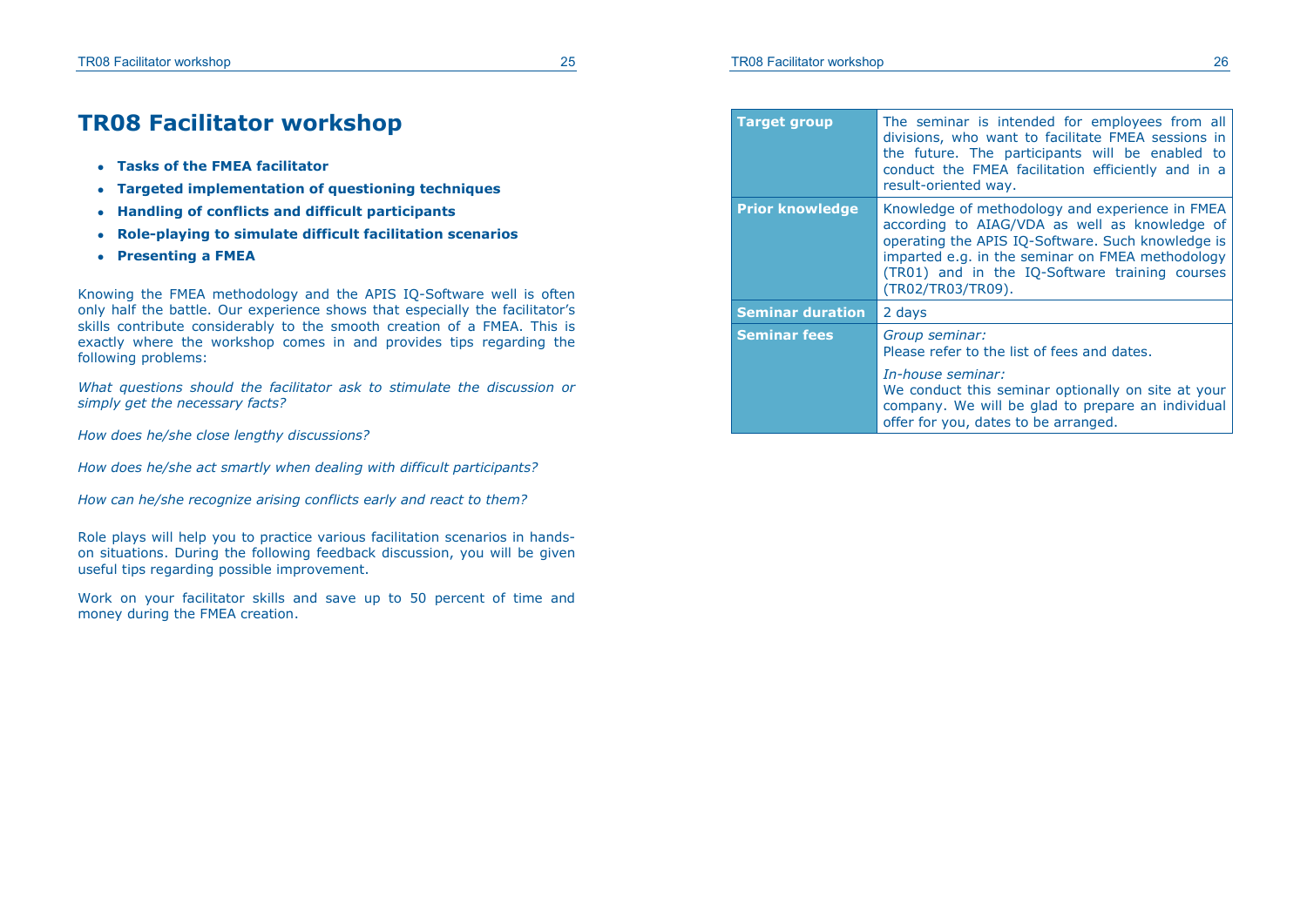÷

| <b>Seminar content</b><br>and schedule |                                                                                                                                                                                                                                                                                                                                                                                                                                                                                                                                                                                                                                                                                     |
|----------------------------------------|-------------------------------------------------------------------------------------------------------------------------------------------------------------------------------------------------------------------------------------------------------------------------------------------------------------------------------------------------------------------------------------------------------------------------------------------------------------------------------------------------------------------------------------------------------------------------------------------------------------------------------------------------------------------------------------|
| Day 1                                  | $9:00$ a.m. to $5:00$ p.m.<br>Tasks of a FMEA facilitator<br>Preparing a FMEA facilitation (required<br>documents, FMEA scope, estimated time)<br>Assembly of the FMEA team<br>$\bullet$<br>Selecting concrete example for the exercises<br>$\bullet$<br>• Structural set-up using the concrete example to<br>practice the facilitation<br>Questioning techniques to create a FMEA<br>$\bullet$<br>• Visualization techniques<br>• Functional analysis using the concrete example<br>to practice the facilitation                                                                                                                                                                   |
| Day 2                                  | 8:30 a.m. to 4:30 p.m.<br>• Handling of conflicts between the FMEA<br>participants<br>• Approaches to solve difficult facilitation<br>situations<br>• Failure analysis using the concrete example to<br>practice the facilitation<br>• Creative techniques within the scope of the<br><b>FMEA</b><br>• Targeted presentation of most important FMEA<br>contents<br>• Risk analysis using the concrete example to<br>practice the facilitation including role play<br>• Optimization using the concrete example to<br>practice the facilitation including role play<br>• Recommendations for results documentation<br>• Proven tips and tricks for a successful FMEA<br>facilitation |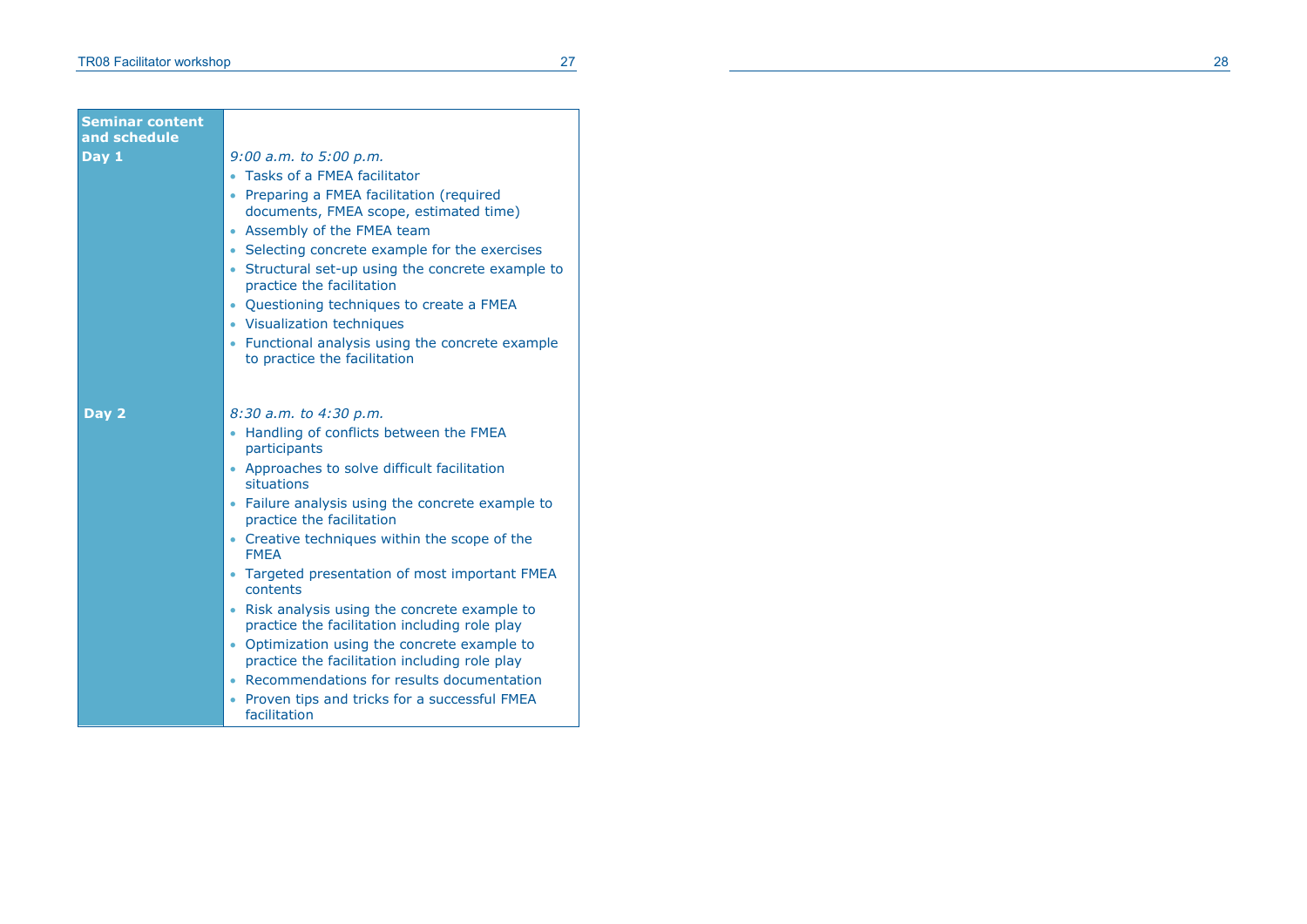### **TR09 Expert workshop**

- **Brief repetition of question of basic functions**
- **Helpful additional settings for FMEA facilitation**
- **Targeted use of the template file for standards**
- **Hidden champions: other editors for special tasks**
- **Creation of reusable print jobs**
- **Making of to-do lists (list of open issues)**
- **Targeted navigation in large FMEA**
- **Further tips & tricks regarding the familiar editors**
- **Targeted analysis of FMEA (statistics)**
- **Tips & tricks regarding action tracking**
- **…**

The APIS IQ-Software has become one of the leading FMEA tools on the market since 1992, comprising an extremely broad range of functions that you should learn step by step. That is why the courses for beginners on the IQ-Software (*TR02/TR03*) initially impart only those basic functions that are absolutely necessary to create and maintain a FMEA. It is recommended to use these basic functions for a while to consolidate their handling.

When the basic functions are confirmed, users usually claim more from the IQ-Software: *Can we do this and that faster or in a more convenient way, etc.?* 

This is where the seminar comes in by providing further tips and tricks regarding familiar editors and dialogs and introducing further editors and concepts. Furthermore, we give recommendations regarding typical FMEA working scenarios (e.g. *input of a customer complaint*). You will thus become an advanced user of the APIS IQ-Software.

The schedule is open for individual problems and questions to a certain extent.

| <b>Target group</b>     | The seminar is intended for users, who use the<br>basic functions of the IQ-Software and want to<br>take the next step to become advanced users.                                                                                  |
|-------------------------|-----------------------------------------------------------------------------------------------------------------------------------------------------------------------------------------------------------------------------------|
| <b>Prior knowledge</b>  | Knowledge of methodology and experience in FMEA<br>according to VDA and AIAG as well as safe<br>handling of the basic functions of the APIS IQ-<br>Software. Such knowledge is imparted e.g. in the<br>seminar Two-in-One (TR03). |
| <b>Seminar duration</b> | 2 days                                                                                                                                                                                                                            |
| <b>Seminar fees</b>     | Group seminar:<br>Please refer to the list of fees and dates.                                                                                                                                                                     |
|                         | In-house seminar:<br>We conduct this seminar optionally on site at your<br>company. We will be glad to prepare an individual                                                                                                      |

offer for you, dates to be arranged.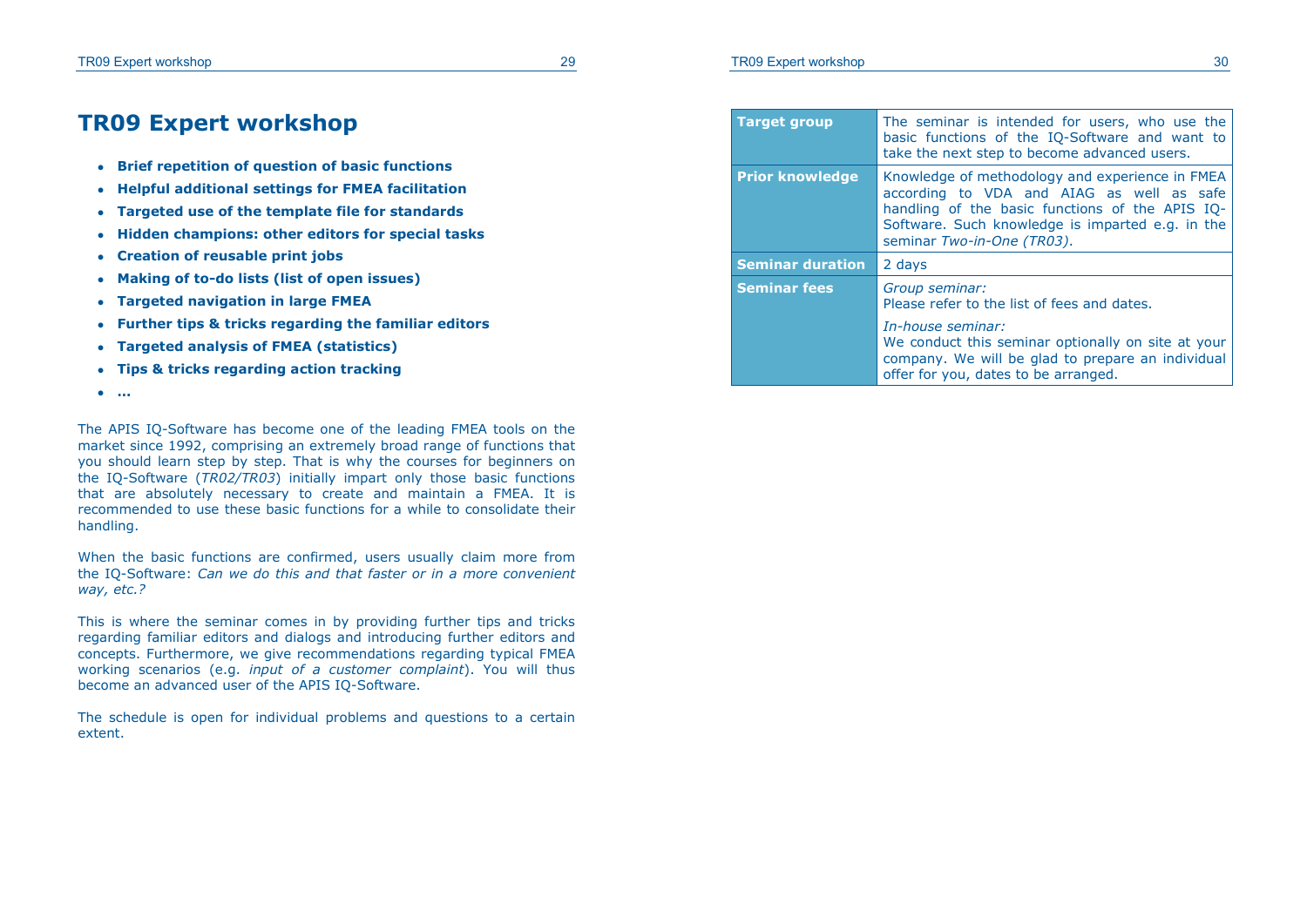| 9:00 a.m. to 5:00 p.m.<br>• If necessary, brief repetition of the basic<br>functions<br>Helpful additional settings for FMEA facilitation<br>٠<br>• Save packages of settings for different working<br>scenarios (several configuration files)<br>• Administrate standards in the template file<br>• Reuse of FMEA contents<br>• Work with reusable print jobs<br>• Work with several windows<br>• Targeted navigation of large FMEA<br>• Translate FMEA into other languages<br>• Further tips & tricks regarding familiar editors<br>Tips & tricks on action tracking<br>۰<br>• Work with individual number ranges (item code,<br>ID number)<br>8:30 a.m. to 4:30 p.m.<br>• Brief introduction of variants (detailed in TR11)<br>• Brief introduction of filters (detailed in TR15)<br>• Set-up of individual tables (user-defined view)<br>• Targeted analysis of FMEA (statistics)<br>• Process Flow Diagram and Control Plan in detail<br>• Everything in view (advantages of the Object<br>Inspector) | <b>Seminar content</b><br>and schedule |                                          |
|-------------------------------------------------------------------------------------------------------------------------------------------------------------------------------------------------------------------------------------------------------------------------------------------------------------------------------------------------------------------------------------------------------------------------------------------------------------------------------------------------------------------------------------------------------------------------------------------------------------------------------------------------------------------------------------------------------------------------------------------------------------------------------------------------------------------------------------------------------------------------------------------------------------------------------------------------------------------------------------------------------------|----------------------------------------|------------------------------------------|
|                                                                                                                                                                                                                                                                                                                                                                                                                                                                                                                                                                                                                                                                                                                                                                                                                                                                                                                                                                                                             | Day 1                                  |                                          |
| • Complex queries in one or more APIS files: the<br>IQ Explorer is the solution<br>· Broaden your perspective: cross-structure<br>working<br>• Derivation of cause-effect diagram from the<br><b>FMFA</b><br>• Answering of questions from participants                                                                                                                                                                                                                                                                                                                                                                                                                                                                                                                                                                                                                                                                                                                                                     | Day 2                                  | • Making of individual to-do lists (PIM) |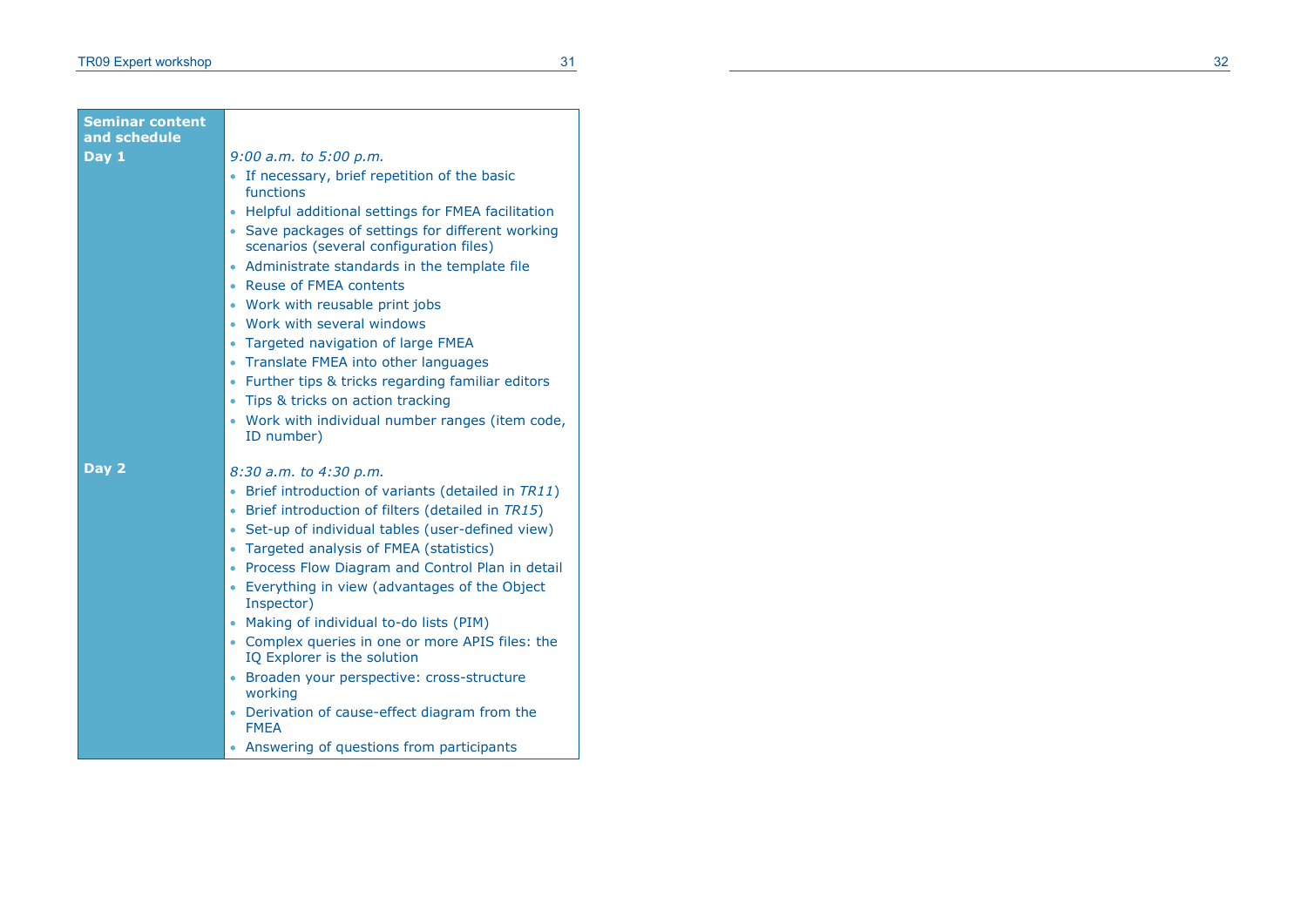### **TR10 Workshop - documentation and presentation**

- **Locate essential issues of a FMEA**
- **Document essential issues of a FMEA**
- **Present a FMEA successfully to various interest groups (internal/external)**

Creating a FMEA is one thing, the targeted documentation of the essential FMEA results and presenting them in a smart manner to the customer and/or auditor is the other. This is where this seminar comes in by introducing the various possibilities of analysis and documentation of the IQ-Software step by step and giving recommendations.

| <b>Target group</b>     | The seminar is intended for FMEA supervisors,<br>FMEA editors, and FMEA facilitators.                                                                                                                            |  |
|-------------------------|------------------------------------------------------------------------------------------------------------------------------------------------------------------------------------------------------------------|--|
| <b>Prior knowledge</b>  | Knowledge of methodology and experience in FMEA<br>according to VDA and AIAG as well as knowledge<br>of operating the APIS IQ-Software. Such<br>knowledge is imparted e.g. in the seminar Two-in-<br>One (TR03). |  |
| <b>Seminar duration</b> | $1$ day                                                                                                                                                                                                          |  |
| <b>Seminar fees</b>     | In-house seminar:<br>We conduct this seminar optionally on site at your<br>company. We will be glad to prepare an individual<br>offer for you, dates to be arranged.                                             |  |

**Seminar content and schedule**  *9:00 a.m. to 5:00 p.m.*  Locating the essential issues of a FMEA using filters (e.g. *list of special characteristics*, *list of most critical risks*) Statistical analysis of the FMEA (e.g. *risk matrix*, *Pareto analysis*) • Intra-file and cross-file analysis using the IQ-Explorer Overview of outstanding actions (*deadline tracking*) and of overdue actions Documentation of essential issues in the FMEA cover sheet or the Personal Information Manager (*PIM*) Presentation of various export options (e.g. *HTML, Excel*) Definition of a documentation standard by means of a print batch (*PDF: presentation print; HTML: web publisher*) • Internal and customer presentation strategies (e.g. apply *notes categories*; *translation tables* (internal/customer) for symbolism of special characteristics)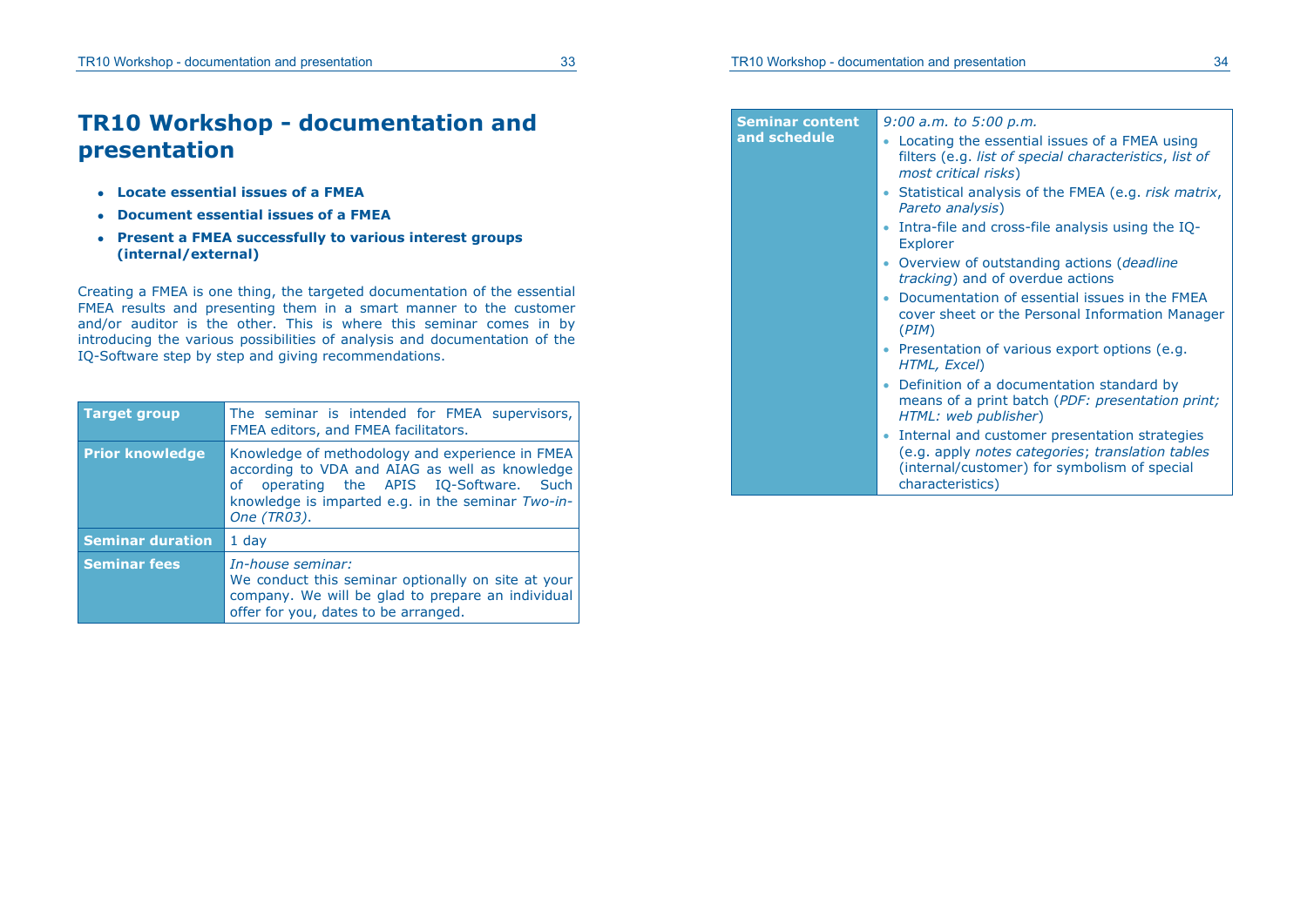### **TR11 Workshop - variants and reusing concepts**

- **Handling of product/process variants in the FMEA**
- **Working across structures**
- **Benefits and limits of FMEA templates (basic FMEA, generic FMEA, etc.)**

Especially when dealing with very similar designs or similar manufacturing processes of different products or components, the question arises, how to make smart use of this fact in the FMEA. FMEA participants will probably point this out by saying something like: "This is the same as FMEA *XYZ*, why do we have to do all the work again?"

The workshop will introduce several procedures and concepts for this purpose for you to be able to create and maintain your FMEA with as little effort as possible in the future.

| <b>Target group</b>     | This seminar is intended for FMEA supervisors, who<br>have to create FMEA for similar products and/or<br>processes and need a solution for this problem that<br>requires little effort.                             |
|-------------------------|---------------------------------------------------------------------------------------------------------------------------------------------------------------------------------------------------------------------|
| <b>Prior knowledge</b>  | Knowledge of methodology and experience in FMEA<br>according to VDA and AIAG as well as knowledge<br>operating the APIS IQ-Software. Such<br>of<br>knowledge is imparted e.g. in the seminar Two-in-<br>One (TR03). |
| <b>Seminar duration</b> | $1$ day                                                                                                                                                                                                             |
| <b>Seminar fees</b>     | In-house seminar:<br>We conduct this seminar optionally on site at your<br>company. We will be glad to prepare an individual<br>offer for you, dates to be arranged.                                                |

| <b>Seminar content</b> | $9:00$ a.m. to $5:00$ p.m.                                                             |
|------------------------|----------------------------------------------------------------------------------------|
| and schedule           | 1. Variants                                                                            |
|                        | Introducing the concept of variants<br>٠                                               |
|                        | Creating structure variants<br>٠                                                       |
|                        | • Show/hide objects using the der variant matrix<br>• Variant-specific net connections |
|                        | • Use and maintenance of variant-specific, e.g.<br>using the Object Inspector          |
|                        | • Variant transition matrix for cross-structure nets<br>and forms                      |
|                        | • IQ-Explorer: Cross-file search options (variant<br>filter and others)                |
|                        | 2. Working across structures                                                           |
|                        | • Creation of nets across several structures                                           |
|                        | • Creation of forms (e.g. FMEA form) across<br>several structures                      |
|                        | • Use (type) catalog entries across several<br>structures                              |
|                        | 3. FMEA templates, reuse concepts                                                      |
|                        | Comparing structures using the function/failure<br>٠<br>analysis                       |
|                        | • What is a FMEA template?                                                             |
|                        | • Defining a reasonable level of detail for a FMEA<br>template                         |
|                        | What are the limits of a FMEA template?<br>٠                                           |
|                        | • Concrete examples                                                                    |
|                        | <b>Discussion</b>                                                                      |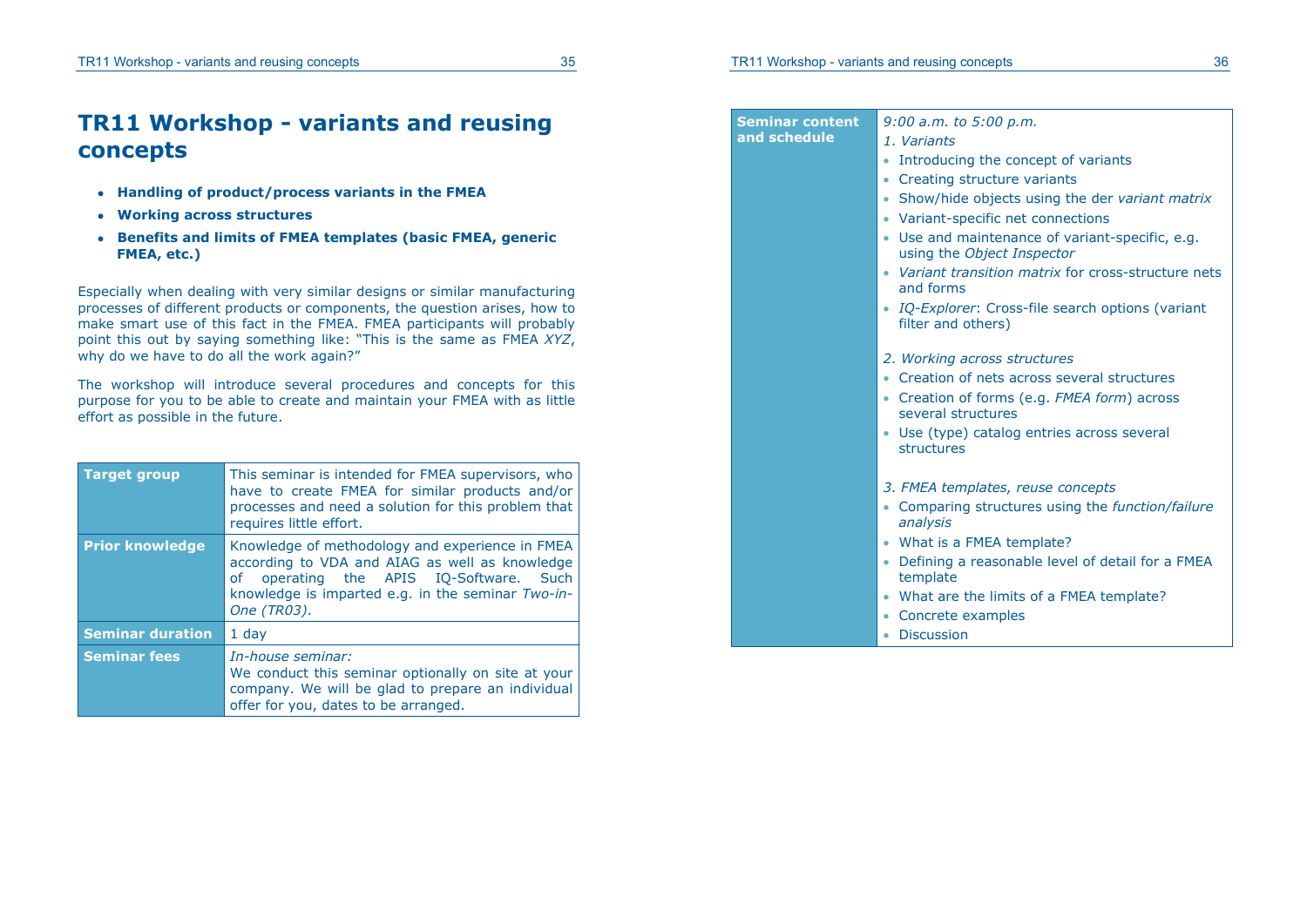#### **TR12 Consolidation** 37

### **TR12 Consolidation**

- **Introduction of simultaneous engineering**
- **Creating clones and interface documents**
- **Consolidating two documents**

Similar to MS Word, the IQ-Software applies a file-based memory concept. That means: every APIS file (fme file) is a separate database by itself. Therefore, only one editor with *write access* can edit the file at the time, meanwhile other editors can only *read* the file.

While development cycles become shorter and shorter, the need for *simultaneous editing* of an APIS file increases. APIS has developed the socalled *consolidation* for this purpose. It provides for the possibility of several users editing the same file at the same time (simultaneous engineering) and later merging (consolidating) the various revision states. You can decide in the beginning, whether you want to make the whole file (so-called *clone*) or only part of the file (so-called *interface*: e.g. structure or sub-structure) available to you colleagues for simultaneous editing.

The seminar teaches at first the most important principles of consolidation and then introduces the various options.

| <b>Target group</b>     | This workshop is intended for FMEA coordinators<br>and FMEA facilitators, who want to learn about the<br>possibilities of simultaneous engineering.                  |  |
|-------------------------|----------------------------------------------------------------------------------------------------------------------------------------------------------------------|--|
| <b>Prior knowledge</b>  | General knowledge of operating the basic functions<br>of the APIS IQ-Software. Such knowledge is<br>imparted e.g. in the seminar Two-in-One (TR03).                  |  |
| <b>Seminar duration</b> | $1$ day                                                                                                                                                              |  |
| <b>Seminar fees</b>     | In-house seminar:<br>We conduct this seminar optionally on site at your<br>company. We will be glad to prepare an individual<br>offer for you, dates to be arranged. |  |

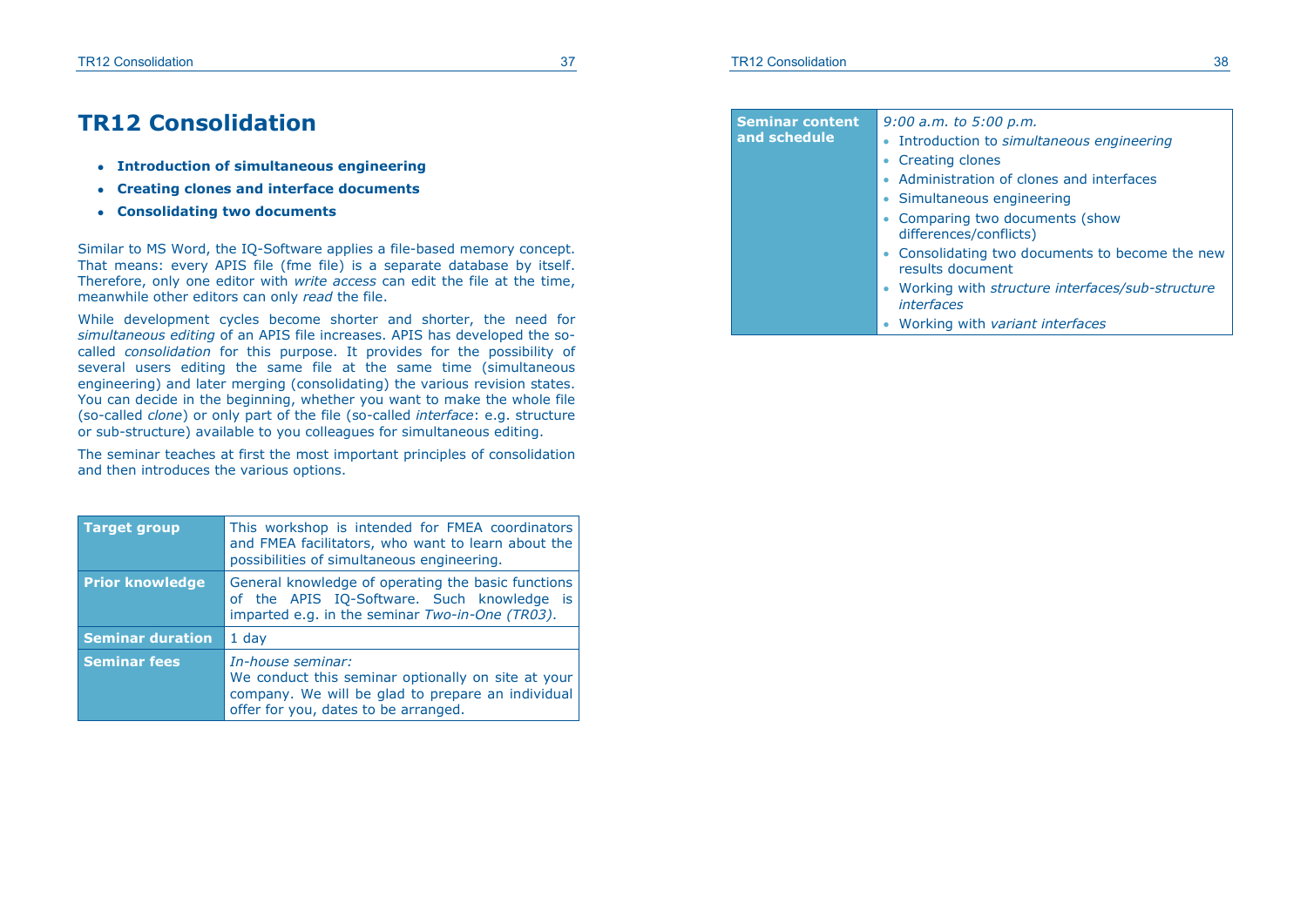#### **TR13 Update training 39** 39

### **TR13 Update training**

- **Compact overview of the essential differences and innovations in case of version update (IQ-V6.5 and IQ-V7.0)**
- **Topic 1:** *Getting there faster with IQ software*
- **Topic 2:** *New FMEA standard and convenience features*
- **Topic 3:** *Input and output for the FMEA*

To solidify our leading position on the market for *FMEA*, *risk analysis*, and *functional safety* software and to extend our lead over competitors, a multitude of improvements and additional functions are integrated in every new program version of the APIS IQ-Software.

To make the upgrade from the previous version to the new software version easier for you, this seminar provides you with a compact overview of the most important improvements and changes. Thus, you will be able to work with the new version in a purposeful manner.

| <b>Target group</b>     | <b>FMEA supervisors and FMEA facilitators</b>                                                                                                                                                                  |  |
|-------------------------|----------------------------------------------------------------------------------------------------------------------------------------------------------------------------------------------------------------|--|
| <b>Prior knowledge</b>  | Knowledge of and experience in handling the<br>previous version of the APIS IQ-Software as well as<br>knowledge of and experience in FMEA methodology<br>as imparted e.g. in the seminar Two-in-One<br>(TR03). |  |
| <b>Seminar duration</b> | 1,5 days with excercises (Inhouse also 1 day<br>without exercises possible)                                                                                                                                    |  |
| <b>Seminar fees</b>     | Group seminar:<br>Please refer to the list of fees and dates.                                                                                                                                                  |  |
|                         | In-house seminar:<br>We conduct this seminar optionally on site at your<br>company. We will be glad to prepare an individual<br>offer for you, dates to be arranged.                                           |  |

| <b>Seminar content</b><br>and schedule<br>Day 1 | 12:15 p.m. to 1:00 p.m.: <b>lunchtime snack</b><br>$1:00$ p.m. to 5:00 p.m.<br><b>Topic 1: Getting there faster with IQ software</b><br>Innovations in the IQ operating concept<br>٠<br>Innovations for the action analysis<br>• Generate key figures from the FMEA:<br>Management Report, Summary Function |  |  |
|-------------------------------------------------|-------------------------------------------------------------------------------------------------------------------------------------------------------------------------------------------------------------------------------------------------------------------------------------------------------------|--|--|
|                                                 | New setting options<br>Etc.                                                                                                                                                                                                                                                                                 |  |  |
|                                                 | <b>Accompanying exercises</b>                                                                                                                                                                                                                                                                               |  |  |
| Day 2                                           | 8:30 a.m. to 4:30 p.m.<br><b>Topic 2: New FMEA standard and convenience</b><br><b>features</b>                                                                                                                                                                                                              |  |  |
|                                                 | Work according to the new AIAG/VDA standard:<br>FMEA scope, new form sheet, action priority,<br>evaluation catalogs, etc.                                                                                                                                                                                   |  |  |
|                                                 | Transfer and check data: Quality rules,<br>innovations in filtering                                                                                                                                                                                                                                         |  |  |
|                                                 | Linking to other systems                                                                                                                                                                                                                                                                                    |  |  |
|                                                 | New features for the object inspector                                                                                                                                                                                                                                                                       |  |  |
|                                                 | Automatic translation with DeepL<br>Etc.                                                                                                                                                                                                                                                                    |  |  |
|                                                 | <b>Accompanying exercises</b>                                                                                                                                                                                                                                                                               |  |  |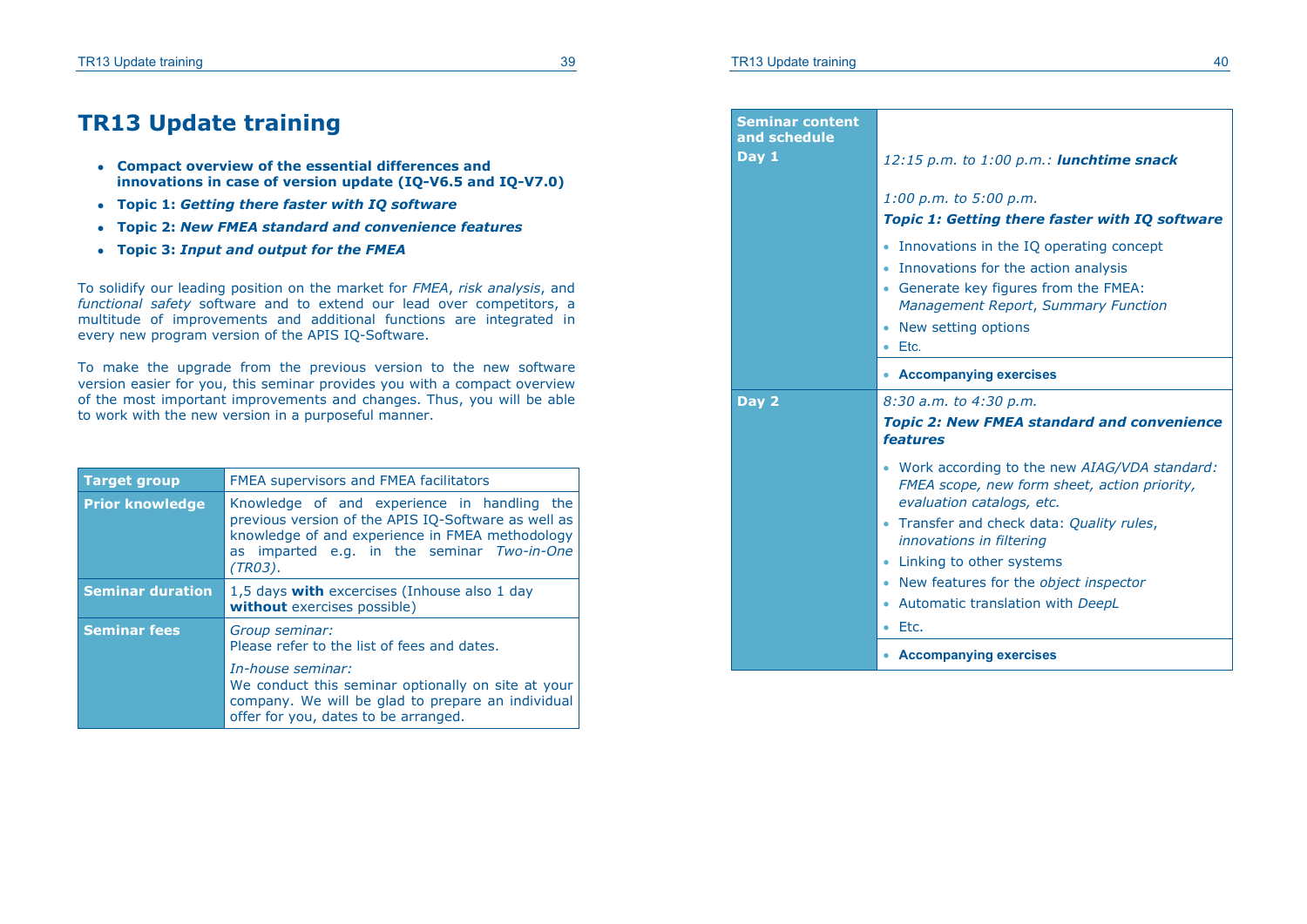| Day 2 | <b>Topic 3: Input and output for the FMEA</b>                                           |  |  |
|-------|-----------------------------------------------------------------------------------------|--|--|
|       | • Import of a block diagram (Boundary Diagram),<br>interface to Enterprise Architect    |  |  |
|       | Creating a <i>P-Diagram</i>                                                             |  |  |
|       | • Design for Six Sigma: Creating the House of<br>Quality as well as pairwise comparison |  |  |
|       | • Innovations in DVP&R                                                                  |  |  |
|       | • Innovations in <i>presentation print</i>                                              |  |  |
|       | Etc.                                                                                    |  |  |
|       | <b>Accompanying exercises</b>                                                           |  |  |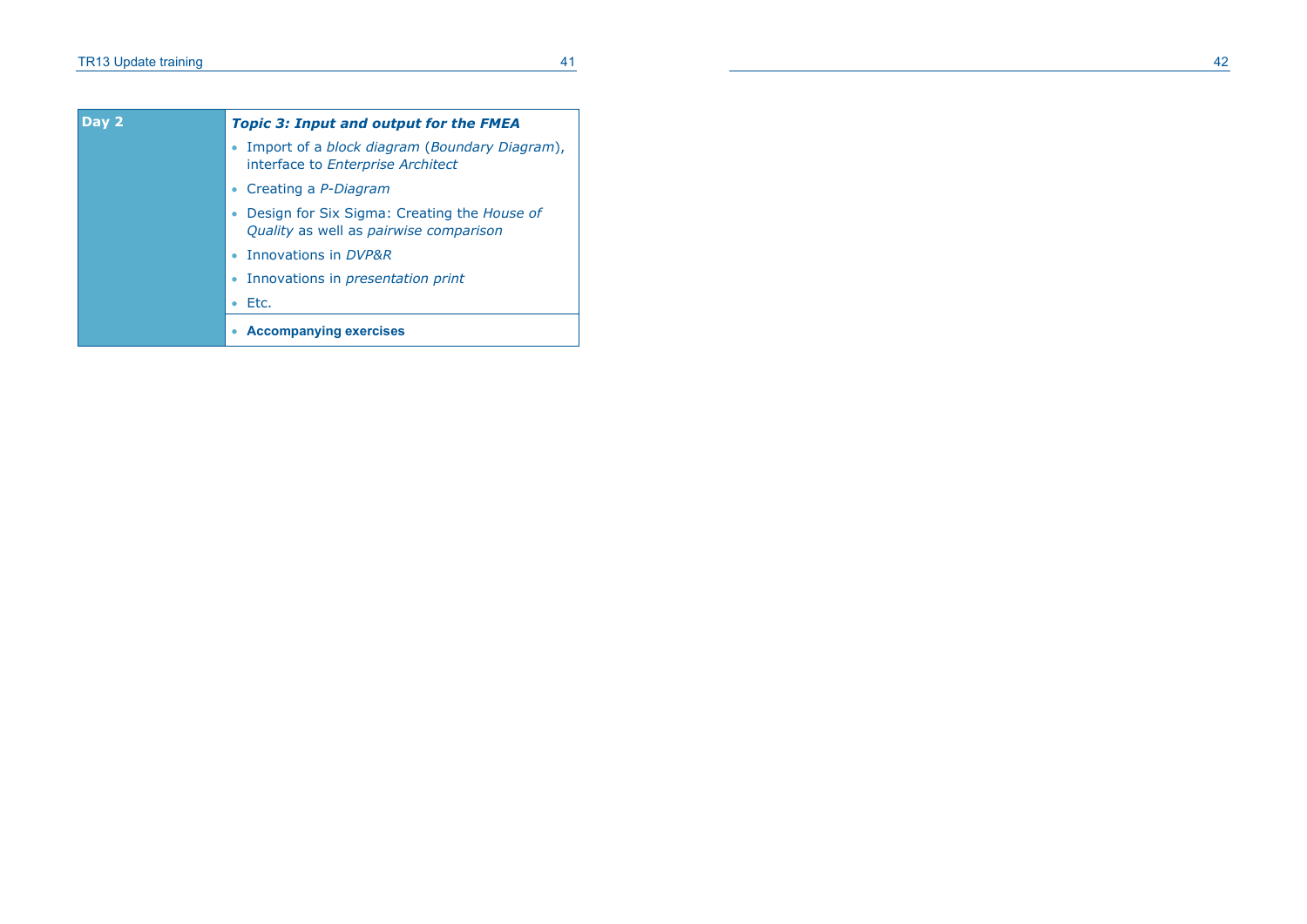**and schedule** 

### **TR14 Mechatronics FMEA**

- **Characteristics of mechatronic systems**
- **Structure of mechatronic systems**
- **Mapping of system behavior** *without* **and** *with* **diagnosis in the FMEA (unsecured path/secured path)**
- **Analysis of diagnoses for possible malfunction (robust diagnosis)**

Mechatronic systems facilitate novel and/or improved product functions by combining *mechanics*, *electrics/electronics*, and *software* in a smart way, but they also increase the complexity of the product and thus the number of possible failures. Special attention hereby is paid to the *safety-critical* product failures. Design cannot finally resolve all *safety-critical* product failures identified in the risk analysis (FMEA), but these have hazardous consequences for the user and/or his environment when they occur while the product is used. That is why a suitable diagnosis (so-called *failure detection*) must be defined for such failures during product development (risk analysis), which recognizes the failure in time. Furthermore, the transition of the diagnosed failure into a safe state (so-called *failure reaction*) must be provided for. This may be the deactivation, partial deactivation (degradation), or user alert. In complex systems, the necessary diagnosis and the related reaction often also depend on the available type of operating condition.

The *Mechatronics FMEA* therefore maps the system behavior *without*  diagnosis (*unsecured path*) and also *with* diagnosis (*secured path*). For this purpose, the APIS IQ-Software provides you with the possibility of extending your failure nets by *operating conditions*, *failure detections*, and *failure reactions*.

The seminar will impart step by step how to capture the following items in the *Mechatronics FMEA*:

- Identification of safety-critical failures and their effects without diagnosis (so-called *unsecured path*)
- Definition of suitable diagnosis and reaction leading to reduced effect (so-called *secured path*)
- Ensuring *robust* diagnosis and reaction by analyzing possible failures and defining possible counteractions

| Target group                           | FMEA Supervisors and FMEA facilitators, who create<br>FMEA for mechatronic systems and want to map<br>the system behavior realistically including the<br>integrated diagnoses and their effects.                                                                                                                                                                                                                                                                                                                     |  |
|----------------------------------------|----------------------------------------------------------------------------------------------------------------------------------------------------------------------------------------------------------------------------------------------------------------------------------------------------------------------------------------------------------------------------------------------------------------------------------------------------------------------------------------------------------------------|--|
| <b>Prior knowledge</b>                 | Knowledge of methodology and experience in FMEA<br>according to VDA and AIAG as well as secure<br>handling of the basic APIS IQ-Software functions.<br>Such knowledge is imparted e.g. in the seminar<br>Two-in-One (TR03).                                                                                                                                                                                                                                                                                          |  |
| <b>Seminar duration</b>                | $1$ day                                                                                                                                                                                                                                                                                                                                                                                                                                                                                                              |  |
| <b>Seminar fees</b>                    | In-house seminar:<br>We conduct this seminar optionally on site at your<br>company. We will be glad to prepare an individual<br>offer for you, dates to be arranged.                                                                                                                                                                                                                                                                                                                                                 |  |
| <b>Seminar content</b><br>and schedule | $9:00$ a.m. to $5:00$ p.m.<br>Characteristics and structure of mechatronic<br>systems<br>Identification of safety-critical failures<br>۰<br>Extending the <i>conventional FMEA</i> by operating<br>$\bullet$<br>conditions, failure detections (diagnosis), and<br>failure reactions<br>Deriving suitable diagnoses and failure reactions,<br>۰<br>considering the different operating conditions<br>the contract of the contract of the contract of the contract of the contract of the contract of the contract of |  |

 Representation of the system behavior *without*  diagnosis and *with* diagnosis

**Target group and FMEA supervisors** and FMEA facilitations and FMEA facilitations and FMEA facilitations, who created a contract of the created and FMEA facilitations are all the contract of the created and contract of the

 Ensuring the *robust* diagnosis and failure reaction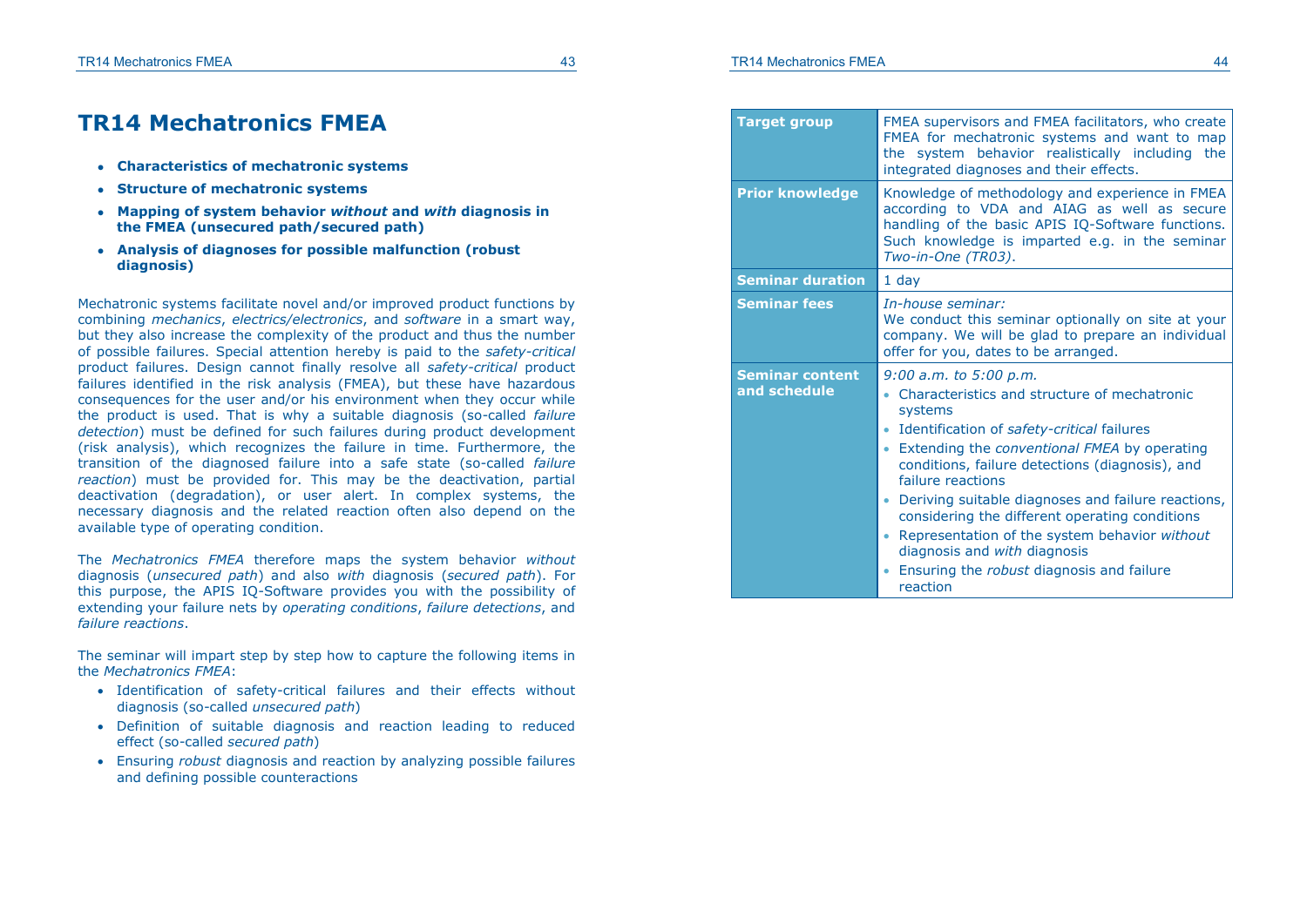### **TR15 Filter workshop**

- **Filter FMEA data specifically by certain criteria**
- **Basics of creating filters and highlighting**
- **Theory and practice of filtering in structures, FMEA forms, and nets**

The amount of data in a risk analysis usually is large, so that is often required to filter (reduce) the whole dataset by means of defined criteria. The workshop will introduce the different types of filters in the IQ-Software to begin with. Then, you will be given tips on how to proceed properly to create filters. In practical exercises regarding structure filters, FMEA form filters, and net filters, you will broaden the previously acquired knowledge.

| <b>Target group</b>                    | FMEA supervisors and FMEA facilitators, who want<br>to locate certain data in the FMEA in a targeted<br>way.                                                                                                                                                                                                                                                              |  |
|----------------------------------------|---------------------------------------------------------------------------------------------------------------------------------------------------------------------------------------------------------------------------------------------------------------------------------------------------------------------------------------------------------------------------|--|
| <b>Prior knowledge</b>                 | Knowledge of methodology and experience in FMEA<br>according to VDA and AIAG as well as knowledge<br>of operating the APIS IQ-Software functions. Such<br>knowledge is imparted e.g. in the seminar Two-in-<br>One (TR03).                                                                                                                                                |  |
| <b>Seminar duration</b>                | 1 day                                                                                                                                                                                                                                                                                                                                                                     |  |
| <b>Seminar fees</b>                    | In-house seminar:<br>We conduct this seminar optionally on site at your<br>company. We will be glad to prepare an individual<br>offer for you, dates to be arranged.                                                                                                                                                                                                      |  |
| <b>Seminar content</b><br>and schedule | $9:00$ a.m. to $5:00$ p.m.<br>Essential basics of the IQ-Software<br>Introduction of the different types of filters<br>ö<br>Difference between <i>filtering</i> and <i>highlighting</i><br>$\bullet$<br>Procedure to create filters<br>٠<br>Practical example of <i>structure filter</i><br>۰<br>Practical example of FMEA form filter<br>Practical example of net filter |  |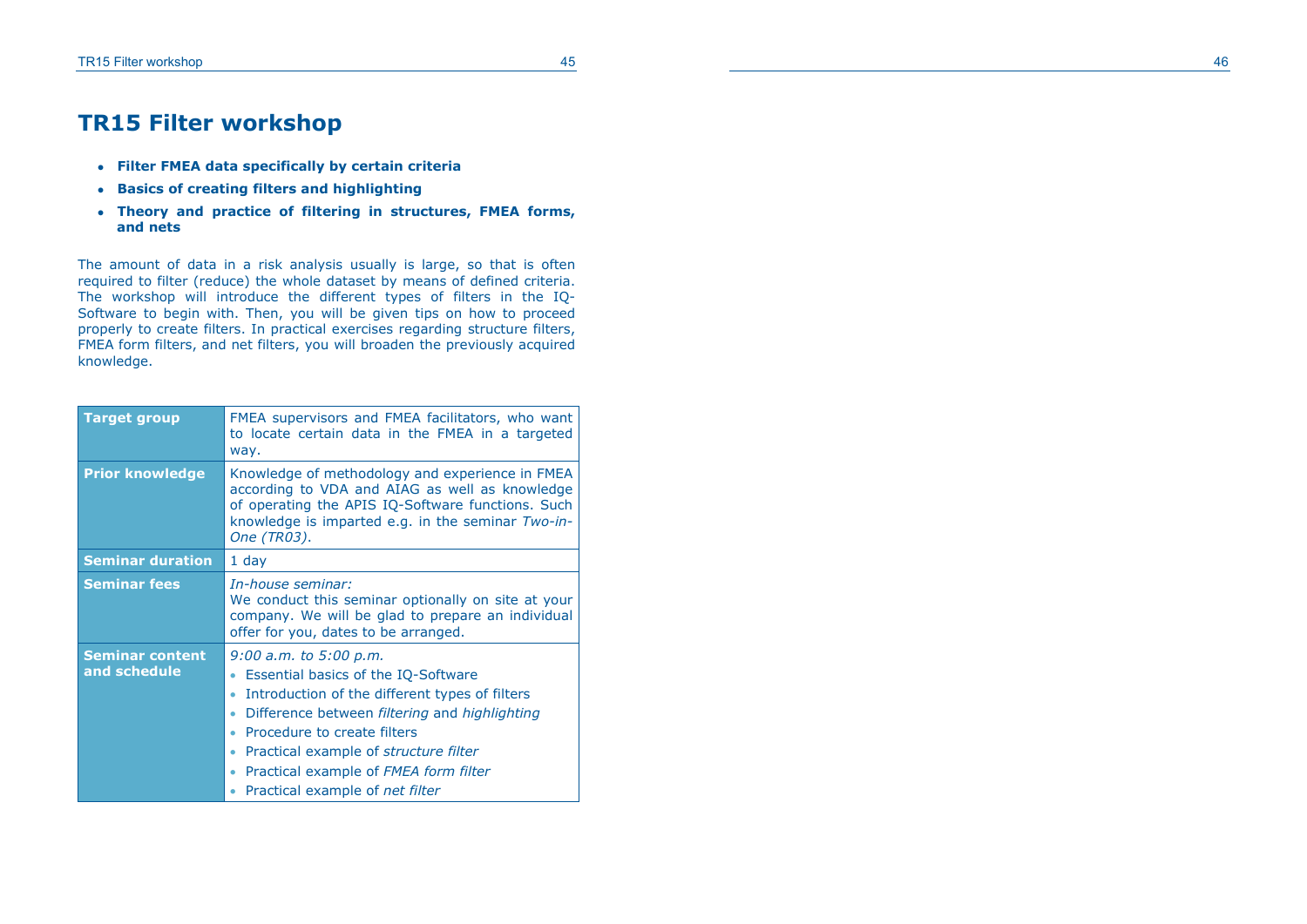### **TR16 Logistics FMEA**

- **Differentiation of Logistics FMEA from Process FMEA: What is the Logistics FMEA? Which issues does it analyze?**
- **Structure of the Logistics FMEA**
- **Characteristics to be observed**

When creating Process FMEA, there is always the same discussion: Besides the value-added work processes, should each Process FMEA also analyze the non-value-added work processes (e.g. incoming goods inspection) and logistics issues (e.g. stock-keeping, material provision, transportation)? More and more companies say *no*.

They analyze in the Process FMEA only the valued-added work processes and analyze the other issues mentioned above in a separate Logistics FMEA. The Logistics FMEA later is an applicable document to the Process FMEA. Logistics issues therefore need to be analyzed and updated only in one FMEA.

In the workshop, you will learn how to implement the concept and set up a Logistics FMEA. For this purpose, you will develop an example step by step and learn about the characteristics of the Logistics FMEA.

| <b>Target group</b>                    | supervisors and FMEA facilitators, who<br>FMEA<br>analyze processes comprising logistical processes.                                                                                                                                                                                                                                                                      |  |
|----------------------------------------|---------------------------------------------------------------------------------------------------------------------------------------------------------------------------------------------------------------------------------------------------------------------------------------------------------------------------------------------------------------------------|--|
| <b>Previous</b><br>knowledge           | Knowledge of methodology and experience in FMEA<br>according to VDA and AIAG as well as knowledge<br>operating the APIS IQ-Software. Such<br>οf<br>knowledge is imparted e.g. in the seminar Two-in-<br>One (TR03).                                                                                                                                                       |  |
| <b>Seminar duration</b>                | 1 day                                                                                                                                                                                                                                                                                                                                                                     |  |
| <b>Seminar fees</b>                    | In-house seminar:<br>We conduct this seminar optionally on site at your<br>company. We will be glad to prepare an individual<br>offer for you, dates to be arranged.                                                                                                                                                                                                      |  |
| <b>Seminar content</b><br>and schedule | $9:00$ a.m. to $5:00$ p.m.<br>Introduction to the subject of Logistics FMEA and<br>differentiation to conventional Process FMEA<br>General structure of the Logistics FMEA<br>Characteristics of the Logistics FMEA, i.e. which<br>issues to observe and to consider in the analysis<br>Developing a Logistics FMEA example<br><b>Practical tips</b><br><b>Discussion</b> |  |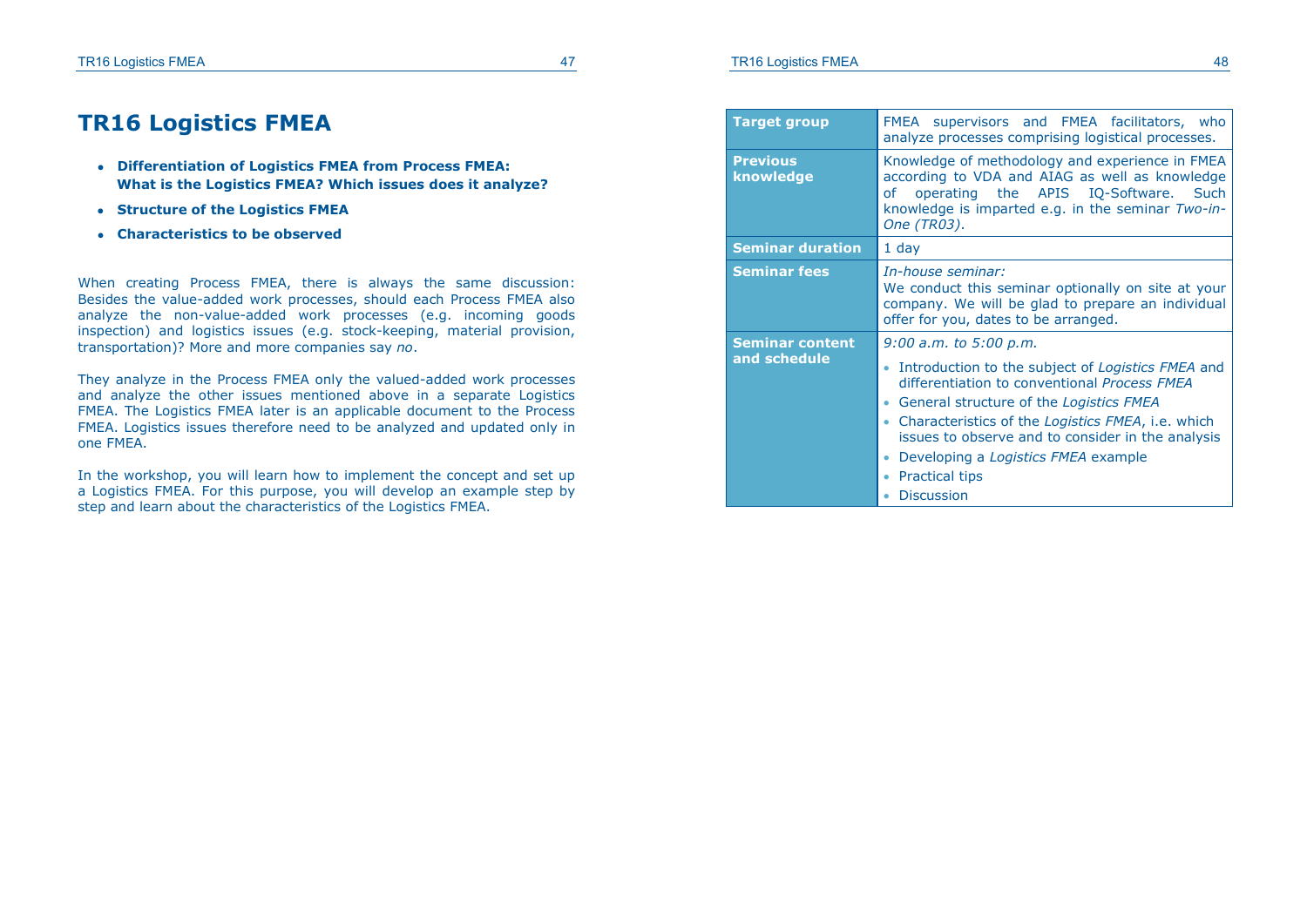### **Moderation Services**

#### **FMEA moderation**

The process of preparing an FMEA (Failure Mode and Effect Analysis) is a challenging and potentially difficult task for the persons involved. In the process, lack of experience can often significantly increase the workload, resulting in additional costs and loss of motivation on the part of those involved.

For an FMEA to be performed efficiently and in the best possible way, not only must the moderator have full control over the methods used, but he or she must also be aware of and take into account all of the options and limitations of these methods. The moderator must be familiar with the software functions of the employed tool and be able to apply a range of different moderation techniques.

Optimized moderation during the teamwork can reduce outlay and time requirements by up to 50 %. Ultimately, the outcome of an FMEA should be a fault-free product, so it is therefore an important pre-requisite for creating success in the marketplace.

#### **Goals:**

Moderation is provided to mentor the team on its way to arriving at the outcome of the FMEA. The moderator highlights potential failure areas and demonstrates how the end product can be affected.

Our aim is to enable the participants to perform efficient and prompt FMEAs. As a general rule, after around 1-3 days of moderation the participants are usually capable of continuing the analysis independently. In addition to helping you obtain the actual required FMEA results, our FMEA moderation service also offers great learning value in terms of the performance of FMEAs.

#### **Advantages:**

- o Understanding of the methodology
- o Understanding of the software
- o Moderators' expertise
- o Neutral moderation
- o Resource savings

#### **Our services comprise:**

- o Optional: Preparation of the FMEA on the basis of existing records *(e.g. preparation of the system structure on the basis of multi-level bills of materials, work schedules etc.)*
- o Presentation of the basic knowledge required to prepare FMEAs for non-trained members of the team *(in the form of a short introduction of around 30 minutes, only if required)*
- o Parallel documentation with the APIS IQ-Software
- o Moderation of the working group towards a targeted and efficient (system-) FMEA with the following work steps:
	- *Definition of the goals of FMEA*
	- *Definition of the system elements and the system structure*
	- *Definition of the relevant functions*
	- *Definition of the relevant potential failures*
	- *Performance of the failure analysis*
	- *Evaluation of the risks*
	- *Development and documentation of the avoidance and detection measures which accompany the development*
	- *Definition and assignment of responsibilities, deadlines and processing status for the actions*
	- *Evaluation of the improved status*
	- *Follow-up processing of work results (e.g. optimization of the system structure, preparation of a Control Plan etc.)*
	- *Documentation and presentation of the FMEA results*
	- *Project tracking*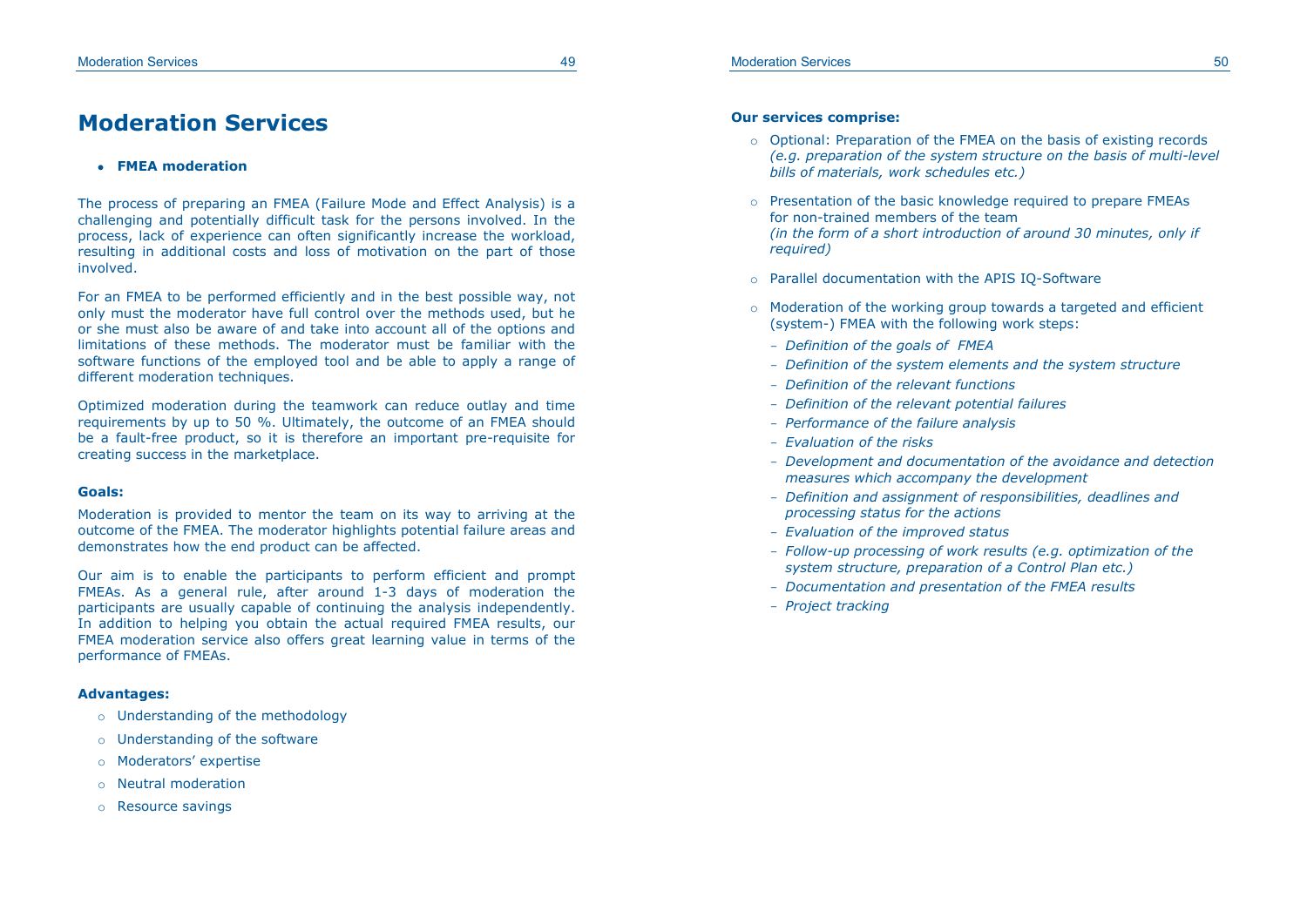| <b>Target group</b>          | Employees from corporate areas affected by the<br>FMEA process. The key here is to find a good<br>compromise - for reasons of communication and<br>motivation it is best to include as many of the<br>experts as possible, but this competes with the<br>opposed requirement of performing the analysis<br>with minimal employee resources. If necessary,<br>suppliers of key system components can also be<br>involved. |  |
|------------------------------|--------------------------------------------------------------------------------------------------------------------------------------------------------------------------------------------------------------------------------------------------------------------------------------------------------------------------------------------------------------------------------------------------------------------------|--|
| <b>Previous</b><br>knowledge | $-$ None $-$                                                                                                                                                                                                                                                                                                                                                                                                             |  |
| <b>Seminar duration</b>      | The length of time required depends on the<br>complexity of the product and the level of detail<br>required for the analysis. An estimate can be<br>provided before the start of a concrete FMEA. Each<br>day of this service can be ordered or canceled on<br>an individual basis.                                                                                                                                      |  |
| <b>Seminar fees</b>          | We would be happy to prepare a quote for you;<br>dates by arrangement. Invoicing will be based on<br>actually provided days of moderation.                                                                                                                                                                                                                                                                               |  |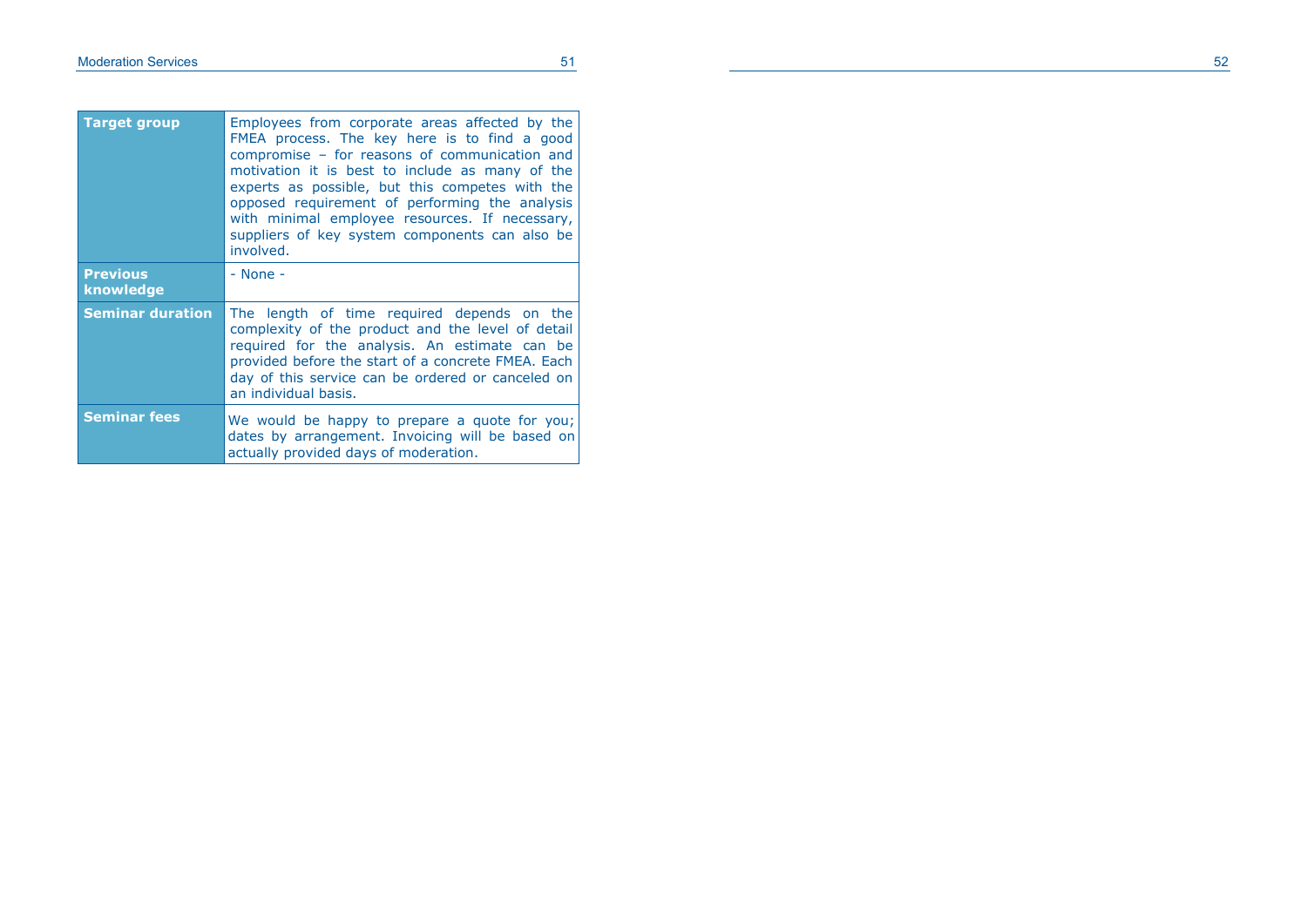#### Coaching 53 **Coaching 53**

### **Coaching**

 **Providing advice on** *individual* **problems from the fields of FMEA methodology and IQ-Software**

#### *Coaching for us means dialog*

Exchanging ideas and views with our coaches and facilitators will help you to find out by yourself where the specific business context holds potentials for optimization in the application of the IQ-Software. You will benefit, on the one hand, from a *neutral* perspective and, on the other hand, from our colleague's wealth of experience. With the expert's aid, you can thus achieve a great deal within one to three days already.

#### *Possible coaching approaches*

*How do you introduce the FMEA methodology to the company in an effective and efficient manner?*

This comprises, for example, the formulation of company-specific procedures, valuation catalogs, the handling of special characteristics and/or the training of employees.

*Do you need expert advice on individual problems with regard to your FMEA work?*

Such problems may be both methodical and software-related. Whatever the problem may be, one of our experts will support you with his many years of competence in the FMEA methodology and the IQ-Software. He will analyze the problem together with you and develop possible solutions that enable you to perform the FMEA even more effectively in the future. Thus, for, example, your facilitation skills can be developed step by step. starting with a guided facilitation to us sitting in on your facilitation to role-playing.

#### **Advantages:**

- o Save resources
- o Expert advice on FMEA methodology and IQ-Software
- $\circ$  Individual solutions for your requirement(s)

#### **Our services comprise:**

Whatever you may require, we will find customized solutions together with you within a reasonable period of time. For this purpose, your individual needs are determined in an initial briefing and an individual offer will be submitted. Furthermore, we can provide the advisory services to build up skills step by step. That means we accompany your projects and can thus answer further questions. Simply contact us and we will find a solution!

| <b>Target group</b>     | <b>FMEA supervisors</b>                                                                                                                            |  |
|-------------------------|----------------------------------------------------------------------------------------------------------------------------------------------------|--|
| <b>Prior knowledge</b>  | Depends on the project                                                                                                                             |  |
| <b>Seminar duration</b> | The time necessary depends on the project scope<br>and will be estimated in the initial briefing.                                                  |  |
| <b>Seminar fees</b>     | We will be glad to prepare an individual offer for<br>you, dates to be arranged. Invoicing will be based<br>on actually provided days of coaching. |  |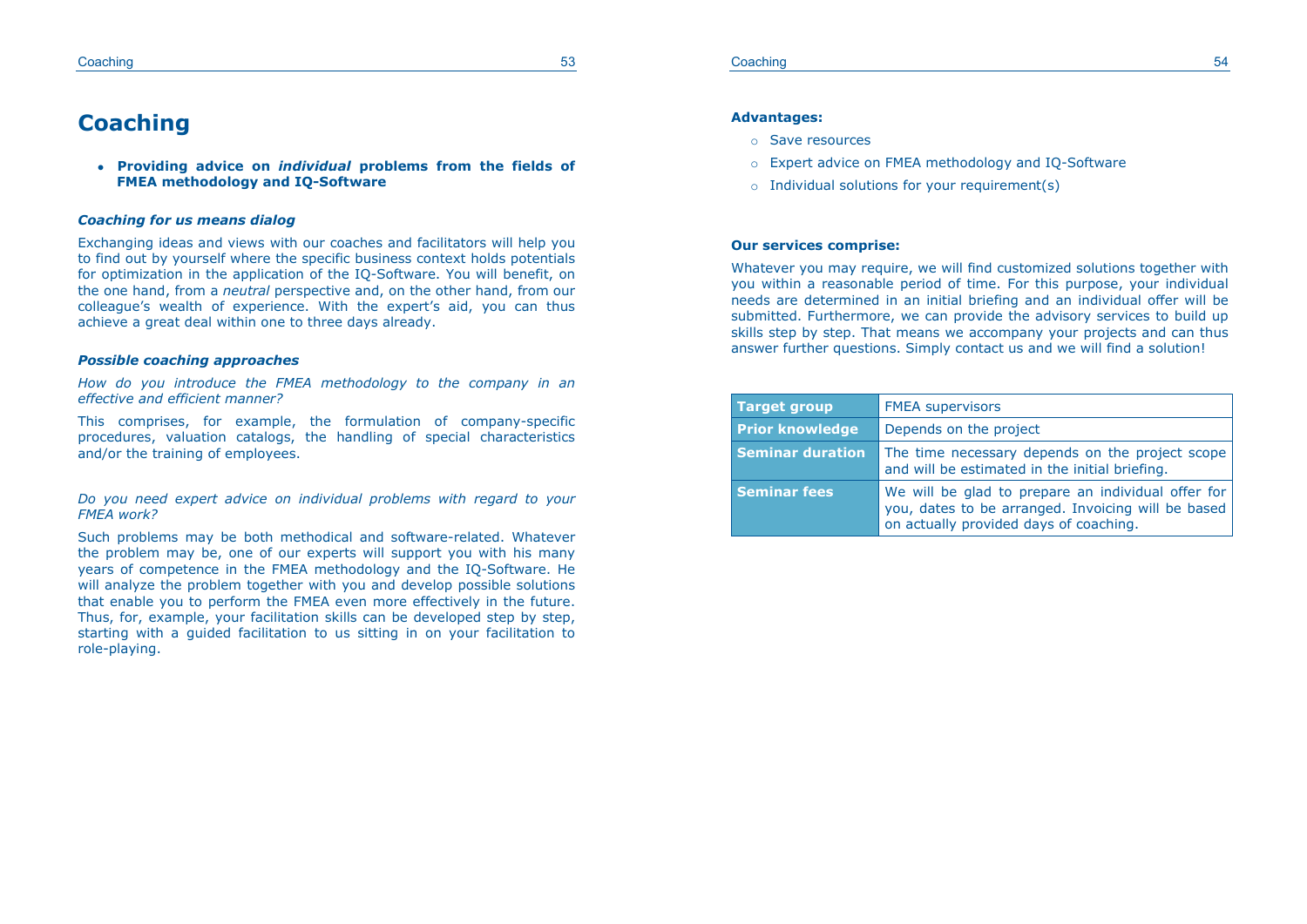#### Contact 55

### **Contact**

| <b>Registration:</b> | Formless or using the attached form.                                                                       |  |  |
|----------------------|------------------------------------------------------------------------------------------------------------|--|--|
| <b>Benefits:</b>     | Seminar documents,<br>group training: lunch (café/restaurant) and<br>refreshments during seminar.          |  |  |
| Contact:             | APIS Informationstechnologien GmbH<br>Wolfenbütteler Straße 31 B<br>D-38102 Braunschweig<br><b>GERMANY</b> |  |  |
|                      | Tel.:<br>+49-531-70736-0<br>+49-531-70736-25<br>Fax.:<br>E-Mail: training@apis.de                          |  |  |

### **General Terms of Business**

*APIS Informationstechnologien GmbH* 

#### *Registration*

All registrations for our seminars must be received in writing – by letter, fax or e-mail. By registering for one of our seminars, customers agree to be bound by our General Terms of Business.

Due to the limited number of places available for our seminars, they are awarded on a "first come, first served" basis. Registrations only become effective once they have been confirmed in writing.

If the minimum number of participants is not attained for a particular seminar then we will notify you immediately and offer an alternative date if required.

#### *Cancelation*

A cancelation fee of 20% of the attendance fee is payable if cancelation notification is received between 8 weeks and 2 weeks before the start of the seminar. If the cancelation is received less than 2 weeks before the start of the seminar then the full attendance fee is payable. We appreciate your understanding in this matter. However, it is possible to appoint a substitute participant by arrangement. You will be notified immediately if an event needs to be canceled.

In all cases the liability of APIS Informationstechnologien GmbH is limited exclusively to the attendance fee. The course instructor and the seminar program are subject to change without notice.

#### *Fees*

For details of our seminar fees, please refer to the list of seminar dates and fees. All prices are quoted per participant and are subject to VAT. The seminar fee is payable without deductions after the invoice is issued.

#### *Scope of Validity*

These General Terms of Business apply to the running of seminars and training courses in the training facilities of APIS Informationstechnologien GmbH and in external training facilities. Any changes will only be valid if they are agreed in writing.

#### *Data Protection*

By registering for a place on one of our courses you agree to your data being electronically stored and processed for the purpose of dealing with your registration.

#### *Teaching Materials*

All rights reserved worldwide. The training documents must not, even in the form of excerpts, be duplicated, passed on, re-written, saved in a database or translated into a different language without the express written authorization of APIS Informationstechnologien GmbH. Duplication is not permitted either electronically, mechanically, magnetically or manually.